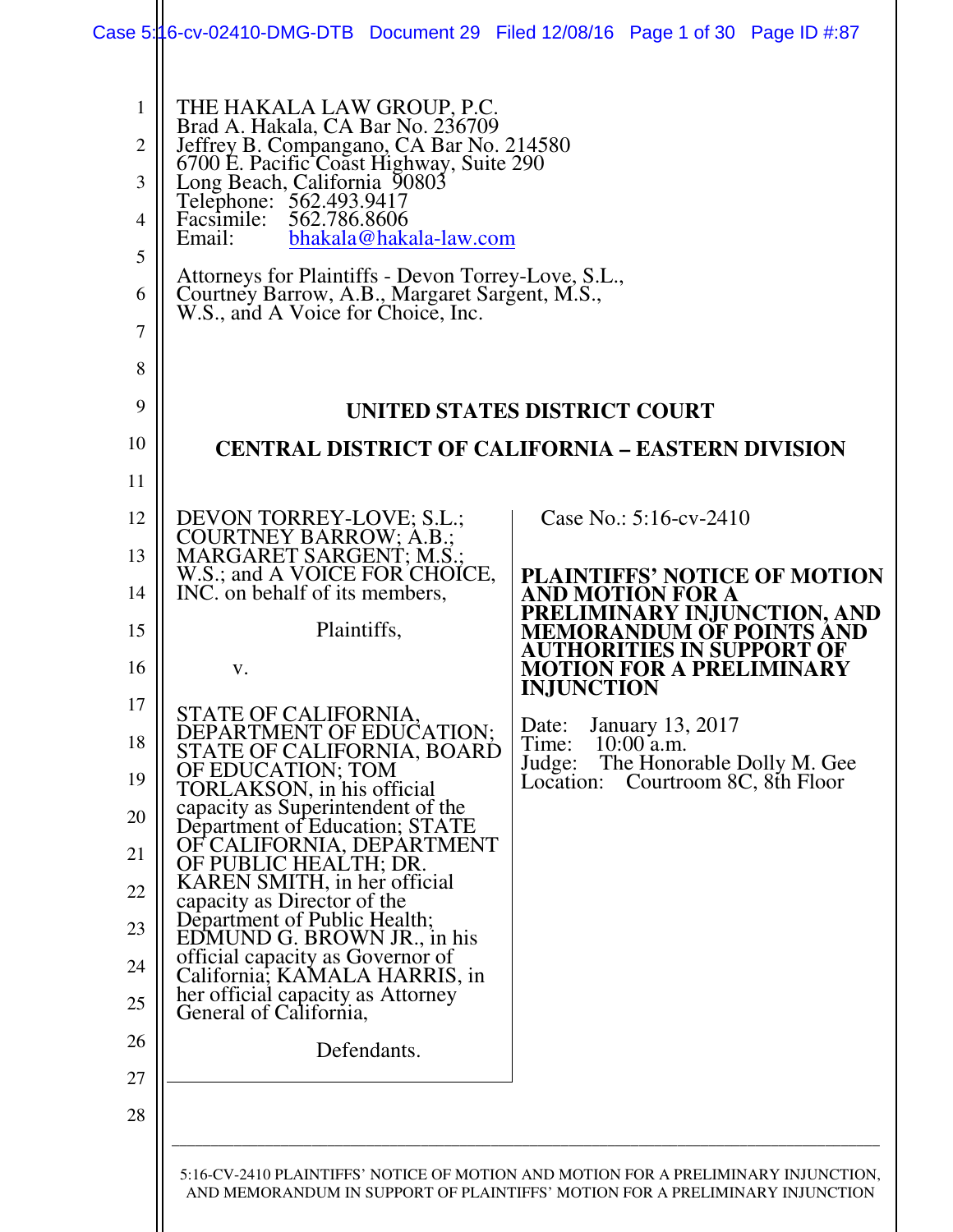| $\overline{2}$       |    |    |                | Page                                                                                                |
|----------------------|----|----|----------------|-----------------------------------------------------------------------------------------------------|
| 3                    |    |    |                |                                                                                                     |
| $\overline{4}$       |    |    |                |                                                                                                     |
| 5                    |    |    |                |                                                                                                     |
| 6                    | Ι. |    |                | PLAINTIFFS ARE LIKELY TO PREVAIL ON THE MERITS<br>OF THEIR CONSTITUTIONAL CHALLENGE4                |
| 7<br>8               | A. |    |                | Section 120325 Creates An Unconstitutional Condition 4                                              |
| 9                    |    |    |                |                                                                                                     |
| 10                   |    | 1. |                | A Statute May Not Force Citizens to Choose Between                                                  |
| 11                   |    |    | a.             | Refusing Medical Treatment and Directing the                                                        |
| 12<br>13             |    |    |                | Upbringing of One's Children Are Fundamental                                                        |
| 14                   |    |    | $\mathbf{b}$ . | Public K-12 Education Is a Fundamental Right in                                                     |
| 15<br>16<br>17<br>18 |    |    | $\mathbf{c}$ . | Section 120325 Improperly Conditions the<br>Exercise of Fundamental Rights on Relinquishing         |
| 19<br>20<br>21       |    | 2. | a.             | Precedent Does Not Provide an Exception for Section<br>Vaccines Are Medications; Getting Vaccinated |
| 22                   |    |    |                |                                                                                                     |
| 23<br>24             |    |    | $\mathbf b$ .  | Dated Contrary Precedent Must Be Synthesized                                                        |
| 25                   |    |    |                | The Court Must Not Defer to the<br>$\mathbf{i}$                                                     |
| 26                   |    |    |                | Legislature's Factual Findings, and Has<br>Broad Power to Reform an Unconstitutional                |
| 27<br>28             |    |    |                | $\mathbf{i}$                                                                                        |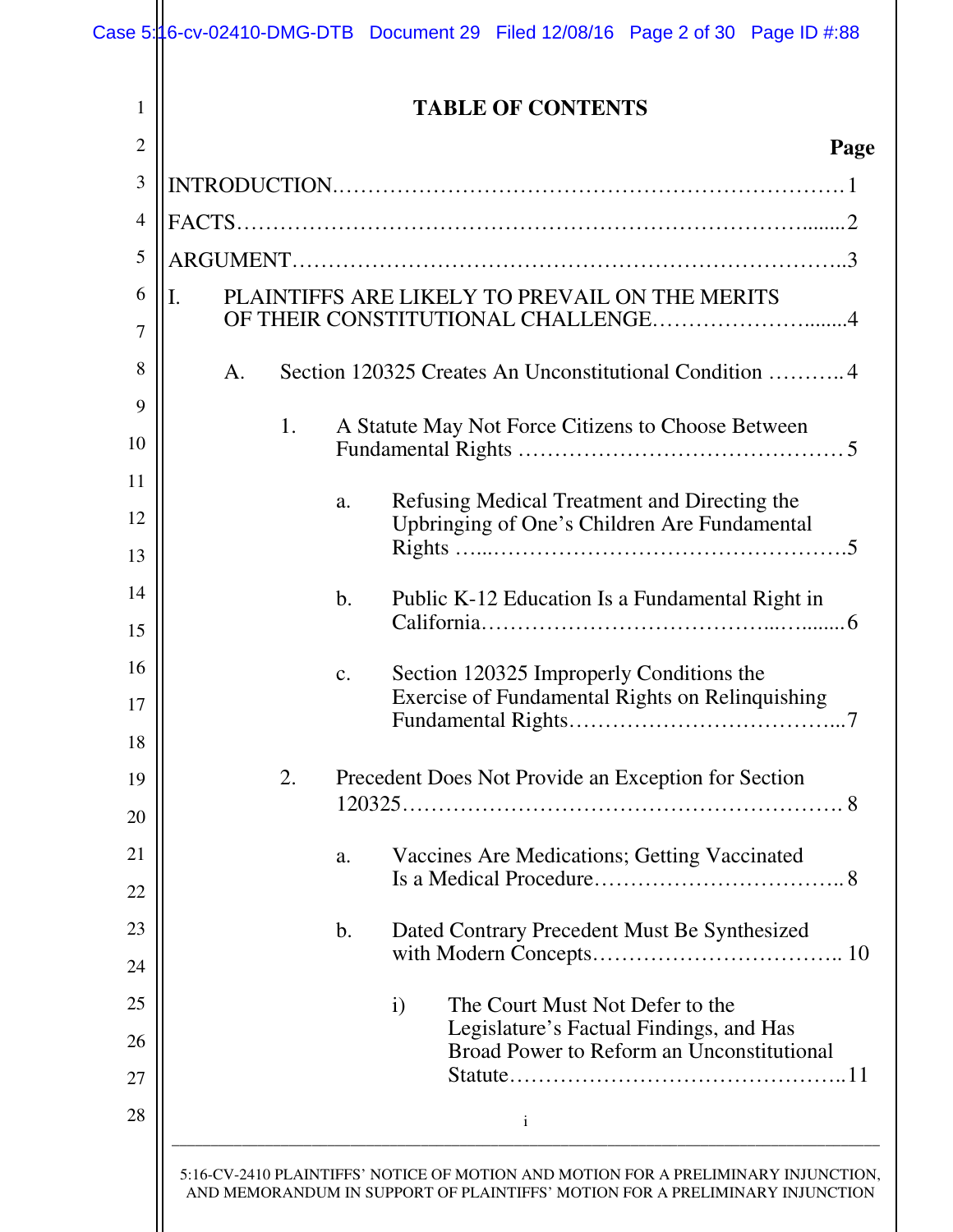| Case 5:16-cv-02410-DMG-DTB Document 29 Filed 12/08/16 Page 3 of 30 Page ID #:89 |     |           |    |               |                                                                                                                                                                    |  |  |  |    |
|---------------------------------------------------------------------------------|-----|-----------|----|---------------|--------------------------------------------------------------------------------------------------------------------------------------------------------------------|--|--|--|----|
| $\mathbf{1}$<br>$\overline{2}$                                                  |     |           |    | $\mathbf{ii}$ | The Situation in Modern California<br>Is not Compelling Enough to Justify                                                                                          |  |  |  |    |
| 3                                                                               |     |           |    | iii)          | Section 120325 Is Not Tailored to Meet                                                                                                                             |  |  |  |    |
| $\overline{4}$                                                                  |     |           |    |               |                                                                                                                                                                    |  |  |  |    |
| 5                                                                               |     |           |    | iv)           | Section 120325 Is not Narrowly                                                                                                                                     |  |  |  |    |
| 6                                                                               |     |           |    |               |                                                                                                                                                                    |  |  |  |    |
| $\overline{7}$<br>8                                                             |     |           |    | V)            | There Are Less Intrusive Ways of<br>Achieving the Government's Purpose 15                                                                                          |  |  |  |    |
| 9                                                                               |     |           | 3. |               | Purported Alternatives Do Not Save Unconstitutional                                                                                                                |  |  |  |    |
| 10                                                                              |     |           |    |               | Condition 517                                                                                                                                                      |  |  |  |    |
| 11                                                                              |     |           | 4. |               | Even If Public Education Was Not a Fundamental Right                                                                                                               |  |  |  |    |
| 12                                                                              |     |           |    |               | in California, Section 120325 Would Still Fail for Lack                                                                                                            |  |  |  |    |
| 13                                                                              |     |           |    |               |                                                                                                                                                                    |  |  |  |    |
| 14                                                                              |     | <b>B.</b> |    |               | SECTION 120325 MUST ALSO FAIL FOR BEING AN<br>UNCONSTITUTIONAL GENERAL MANDATE19                                                                                   |  |  |  |    |
| 15                                                                              |     |           |    |               |                                                                                                                                                                    |  |  |  |    |
| 16<br>17                                                                        | Π.  |           |    |               | PLAINTIFFS WILL BE IRREPABLY HARMED IN THE<br>ABSENCE OF A PRELIMINARY INJUNCTION.                                                                                 |  |  |  | 20 |
| 18                                                                              | Ш.  |           |    |               | THE BALANCE OF EQUITIES AND THE PUBLIC INTEREST                                                                                                                    |  |  |  |    |
| 19                                                                              |     |           |    |               |                                                                                                                                                                    |  |  |  | 21 |
| 20                                                                              | IV. |           |    |               |                                                                                                                                                                    |  |  |  | 22 |
| 21                                                                              |     |           |    |               |                                                                                                                                                                    |  |  |  |    |
| 22                                                                              |     |           |    |               |                                                                                                                                                                    |  |  |  |    |
| 23                                                                              |     |           |    |               |                                                                                                                                                                    |  |  |  |    |
| 24                                                                              |     |           |    |               |                                                                                                                                                                    |  |  |  |    |
| 25                                                                              |     |           |    |               |                                                                                                                                                                    |  |  |  |    |
| 26<br>27                                                                        |     |           |    |               |                                                                                                                                                                    |  |  |  |    |
| 28                                                                              |     |           |    |               |                                                                                                                                                                    |  |  |  |    |
|                                                                                 |     |           |    |               | $\overline{\mathbf{u}}$                                                                                                                                            |  |  |  |    |
|                                                                                 |     |           |    |               | 5:16-CV-2410 PLAINTIFFS' NOTICE OF MOTION AND MOTION FOR A PRELIMINARY INJUNCTION,<br>AND MEMORANDUM IN SUPPORT OF PLAINTIFFS' MOTION FOR A PRELIMINARY INJUNCTION |  |  |  |    |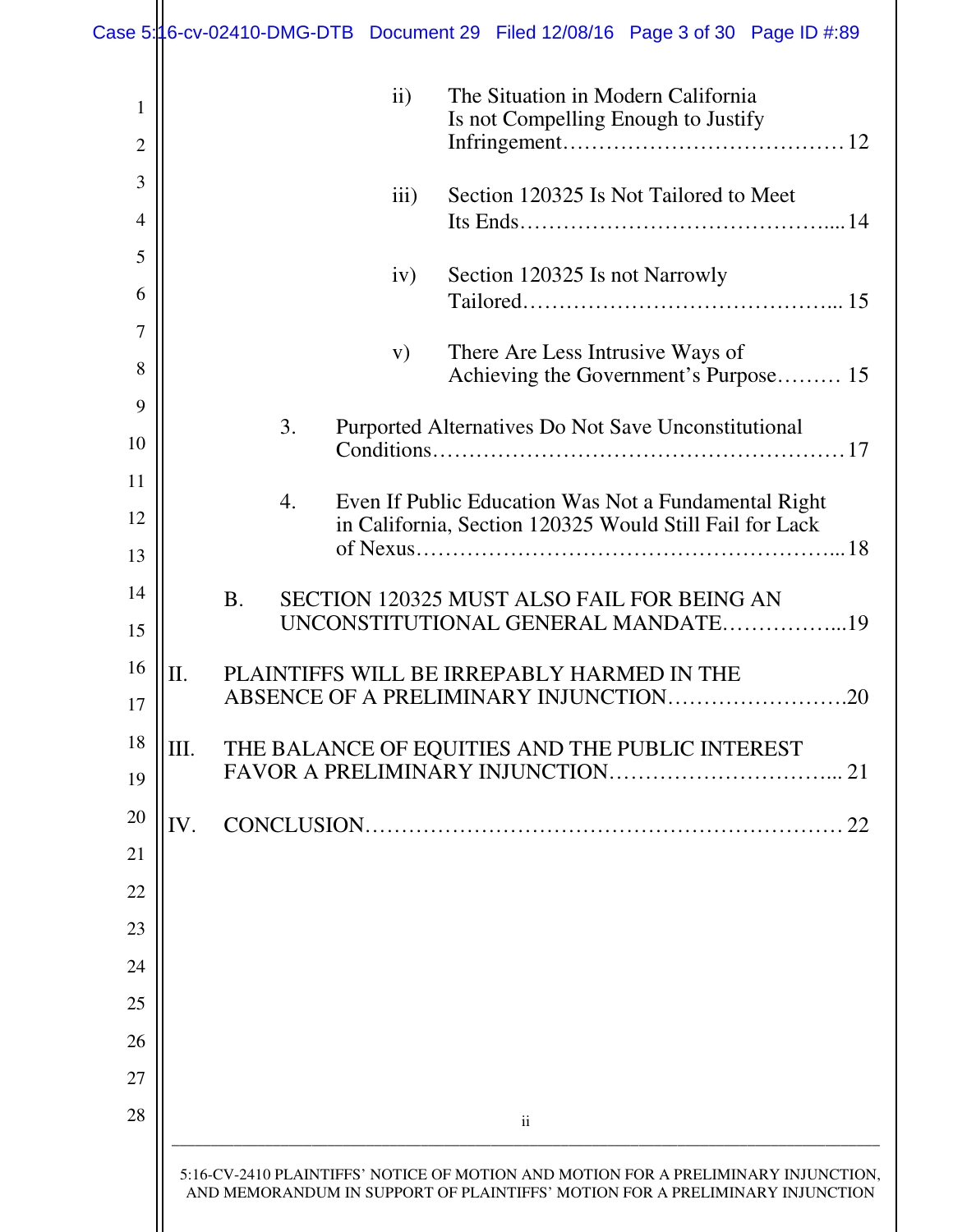| <b>TABLE OF AUTHORITIES</b>         |
|-------------------------------------|
| Page(s)                             |
| <b>Cases</b>                        |
| Bourgeois v. Peters,                |
| Buck v. Bell,                       |
| Coons v. Lew,                       |
| Cruzan v. Director,                 |
| Edelman v. Jordan,                  |
| Frost v. Railroad Comm'n of Calif., |
| Goldberg v. Kelly,                  |
| Gonzalez v. Carhart,                |
| Griswold v. Conn.,                  |
| Harlow v. Fitzgerald,               |
| Hartzell v. Connell,                |
| In re Conklin,                      |
| In re LePage,                       |
| Jacobson v. Massachusetts,          |
| Jones v. Cal. Interscholastic Fed., |
| iii                                 |

AND MEMORANDUM IN SUPPORT OF PLAINTIFFS' MOTION FOR A PRELIMINARY INJUNCTION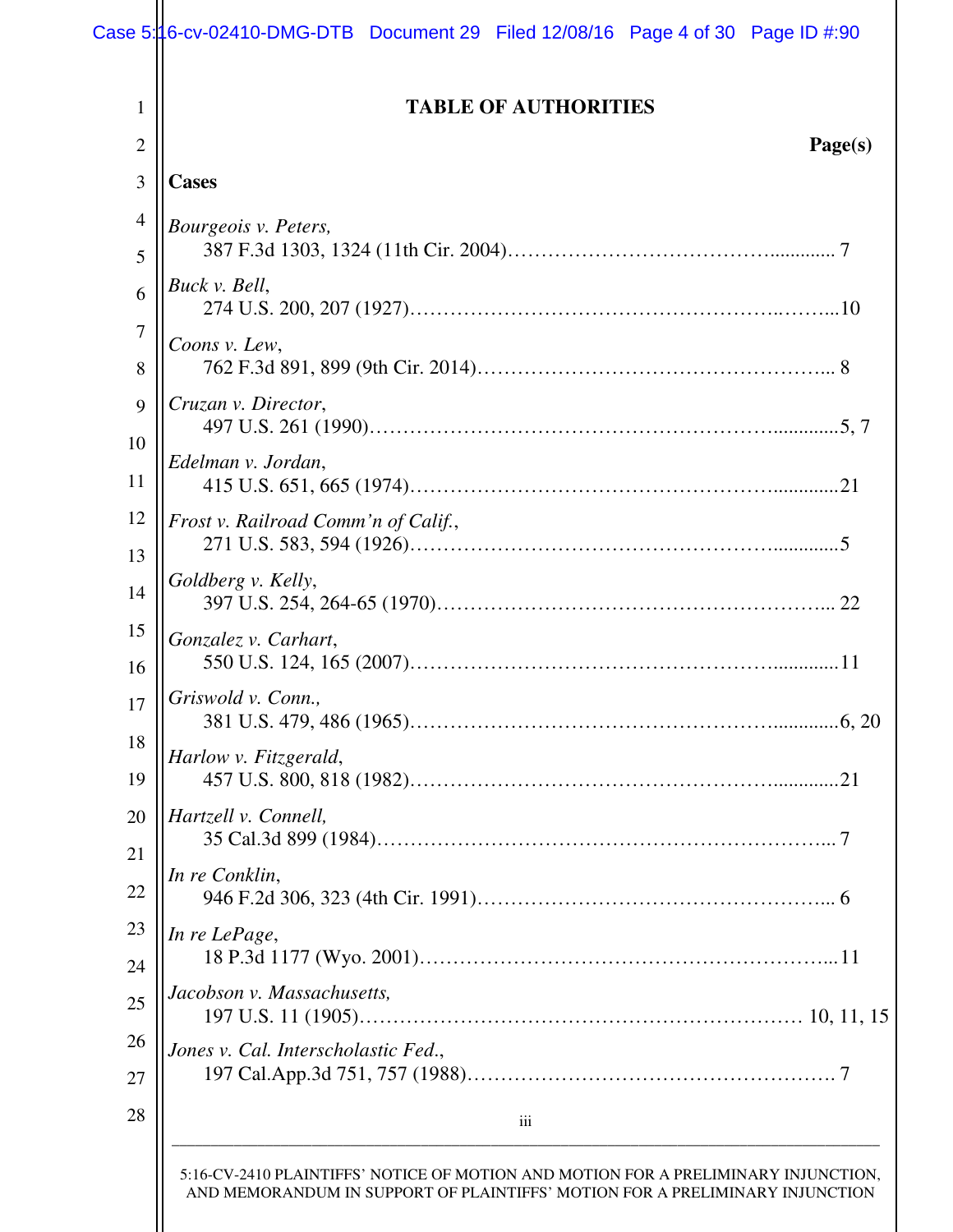| Parks v. Watson,<br>Perry v. Sinderman,<br>Phipps v. Saddleback Valley USD,<br>Planned Parenthood of Mid-Mo. & E. Kan v. Dempsey,<br>Preminger v. Principi,<br>Pruitt v. Nova Health Systems,<br>Serrano v. Priest,<br>7<br>Simmons v. U.S.,<br>Slayton v. Pomona USD, |
|------------------------------------------------------------------------------------------------------------------------------------------------------------------------------------------------------------------------------------------------------------------------|
|                                                                                                                                                                                                                                                                        |
|                                                                                                                                                                                                                                                                        |
|                                                                                                                                                                                                                                                                        |
|                                                                                                                                                                                                                                                                        |
|                                                                                                                                                                                                                                                                        |
|                                                                                                                                                                                                                                                                        |
|                                                                                                                                                                                                                                                                        |
|                                                                                                                                                                                                                                                                        |
|                                                                                                                                                                                                                                                                        |
|                                                                                                                                                                                                                                                                        |
|                                                                                                                                                                                                                                                                        |
| Nollan v. Calif. Coastal Comm'n,                                                                                                                                                                                                                                       |
| Newmark v. Williams,                                                                                                                                                                                                                                                   |
|                                                                                                                                                                                                                                                                        |
| Nelson v. NASA,                                                                                                                                                                                                                                                        |
| Monterey Mechanical Co. v. Wilson,                                                                                                                                                                                                                                     |
|                                                                                                                                                                                                                                                                        |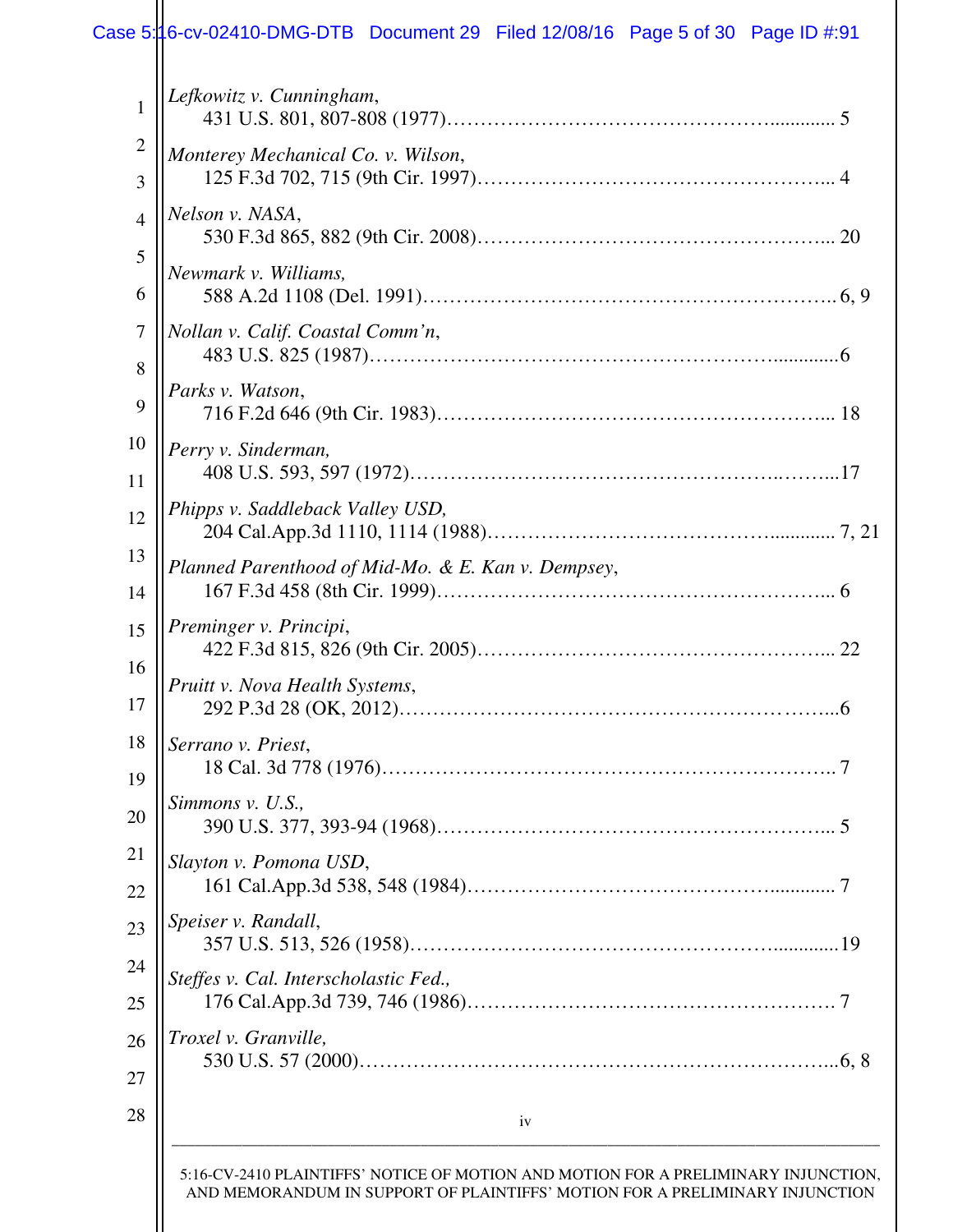| 1              | United States v. Carolene Products,                          |
|----------------|--------------------------------------------------------------|
| $\overline{2}$ | Winter v. Natural Resources Defense Council, Inc.,           |
| 3              |                                                              |
| $\overline{4}$ | Zucht v. King,                                               |
| 5              |                                                              |
| 6              | <b>Constitutional Provisions</b>                             |
| $\overline{7}$ |                                                              |
| 8              | <b>Statutes</b>                                              |
| 9              |                                                              |
| 10             |                                                              |
| 11             |                                                              |
| 12             |                                                              |
|                |                                                              |
| 13             |                                                              |
| 14             | <b>Other Authorities</b>                                     |
| 15             |                                                              |
| 16             | 2012-2013 Kindergarten Immunization Assessment Results,      |
| 17             | California Department of Public Health, Immunization Branch, |
| 18             | available at https://www.cdph.ca.gov/programs/immunize/      |
| 19             | Documents/2012_-_2013_CA_Kindergarten_Immunization           |
|                |                                                              |
| 20             | 2013-2014 Kindergarten Immunization Assessment Results,      |
| 21             | California Department of Public Health, Immunization Branch, |
| 22             | available at https://www.cdph.ca.gov/programs/immunize/      |
| 23             | Documents/2013_14_KindergartenAssessmentSummary.pdf 16       |
| 24             | 2014-2015 Kindergarten Immunization Assessment Results,      |
| 25             | California Department of Public Health, Immunization Branch, |
| 26             | available at https://www.cdph.ca.gov/programs/immunize/      |
| 27             | Documents/2014-15%20CA%20Kindergarten%20Immunization         |
| 28             |                                                              |
|                | V                                                            |
|                |                                                              |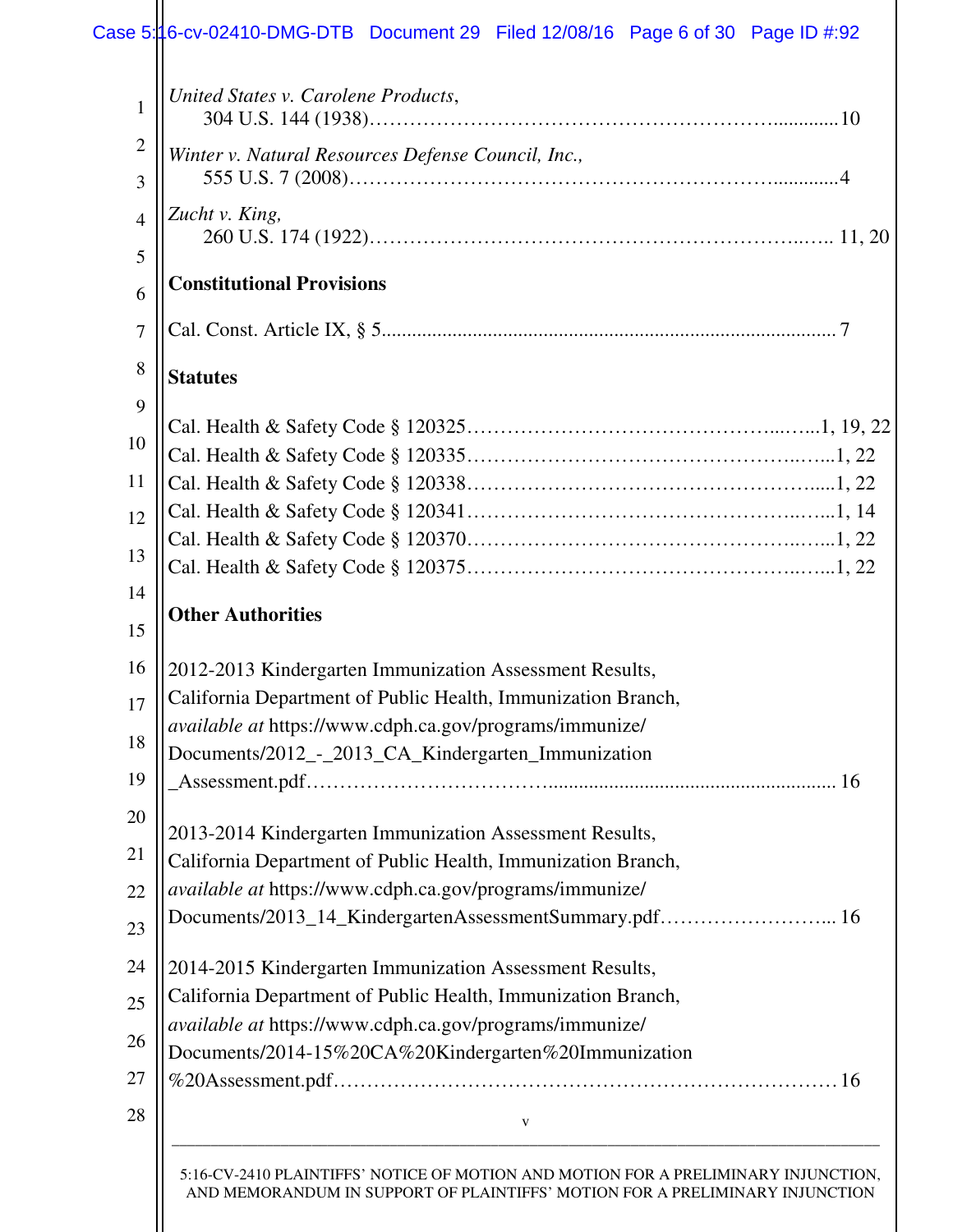| $\mathbf{1}$   | 2015-2016 Kindergarten Immunization Assessment Results,                                                          |
|----------------|------------------------------------------------------------------------------------------------------------------|
| $\overline{2}$ | California Department of Public Health, Immunization Brand,                                                      |
| 3              | available at https://www.cdph.ca.gov/programs/immunize/                                                          |
|                | Documents/2015-16_CA_KindergartenSummaryReport.pdf at page 1116                                                  |
| $\overline{4}$ | Ariana Cha, In new study, 100 percent of participants taking HIV                                                 |
| $\mathfrak{S}$ | prevention pill Truvada remained infection-free, Washington                                                      |
| 6              | Post (Sep. 4, 2015), available at https://www.washingtonpost.com/                                                |
| $\overline{7}$ | news/to-your-health/wp/2015/09/04/in-new-study-hiv-prevention-                                                   |
|                |                                                                                                                  |
| 8              |                                                                                                                  |
| 9              | California Department of Public Health: California Measles<br>Surveillance Update (April 17, 2015), available at |
| 10             | https://www.cdph.ca.gov/HealthInfo/discond/Documents/                                                            |
| 11             |                                                                                                                  |
|                |                                                                                                                  |
| 12             | California Legislative Information, available at                                                                 |
| 13             | https://leginfo.legislature.ca.gov/faces/billNavClient.                                                          |
| 14             |                                                                                                                  |
| 15             | Center for Disease Control and Prevention, Immunization Schedules,                                               |
| 16             | available at http://www.cdc.gov/vaccines/schedules/hcp/imz/child-                                                |
|                |                                                                                                                  |
| 17             |                                                                                                                  |
| 18             | CNN WIRE, O.C. Doctor, Critic of Vaccine Laws, Could Lose                                                        |
| 19             | License After Excusing 2-Year-Old From Shots, KTLA                                                               |
| 20             | (Sept. 12, 2016), available at http://ktla.com/2016/09/12/                                                       |
|                | o-c-doctor-critic-of-vaccine-laws-could-lose-license-after-                                                      |
| 21             |                                                                                                                  |
| 22             | Infoplease, Population of the 20 Largest U.S. Cities,                                                            |
| 23             | 1900-2012, available at http://www.infoplease.com/ipa/                                                           |
| 24             |                                                                                                                  |
|                |                                                                                                                  |
| 25             | Maria LaGanga, In Needles, It's Spring Ahead, Fall Apart, Los Angeles                                            |
| 26             | Times (Oct. 30, 1993), available at http://articles.latimes.com/1993-10-                                         |
| 27             |                                                                                                                  |
| 28             | vi                                                                                                               |
|                | <b>ON AND MOTION COD A BBELBABLA BY BULLIOT</b>                                                                  |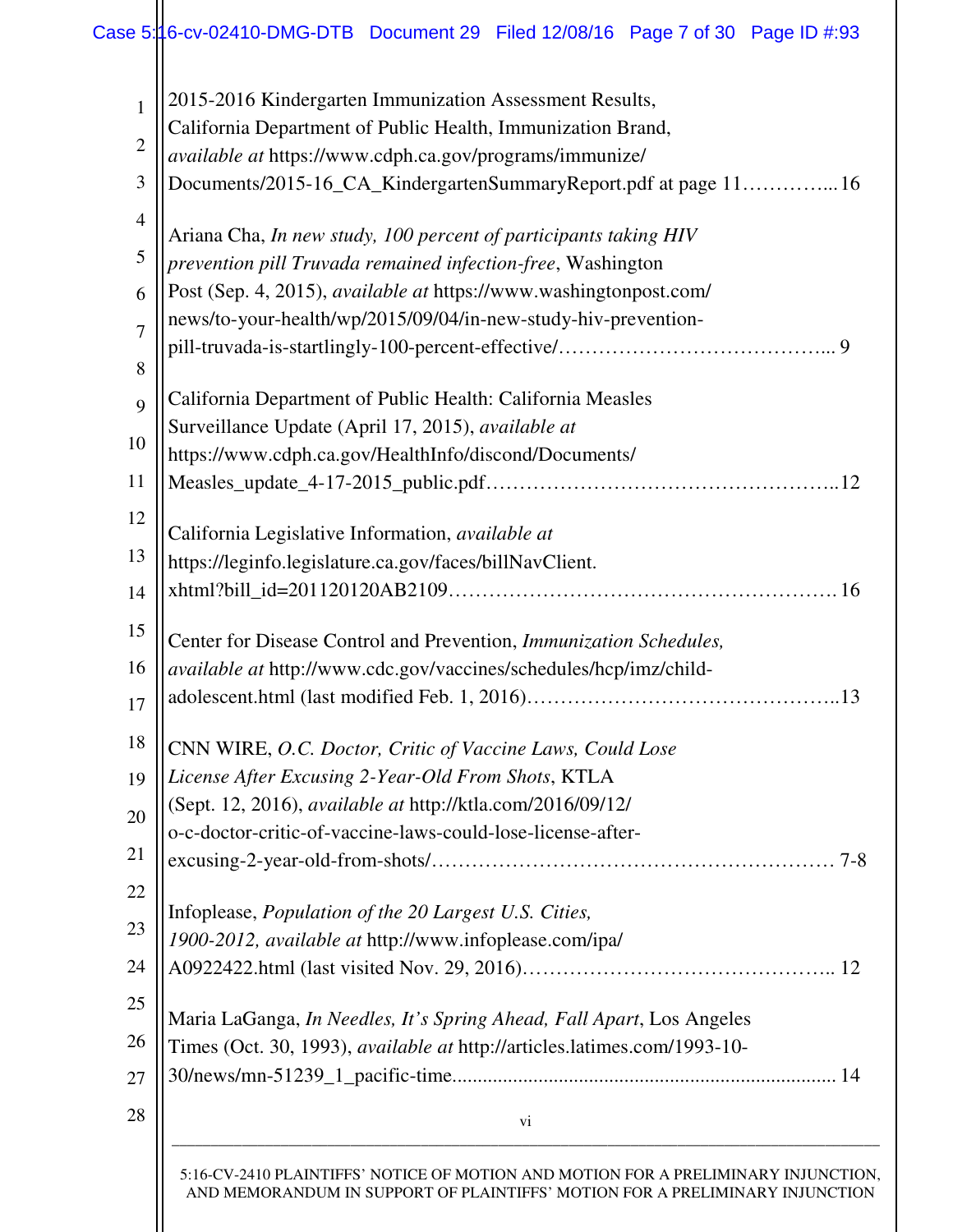|                                                                    | Homeschooling, available at https://nces.ed.gov/fastfacts/ |
|--------------------------------------------------------------------|------------------------------------------------------------|
|                                                                    |                                                            |
|                                                                    |                                                            |
|                                                                    |                                                            |
|                                                                    |                                                            |
|                                                                    |                                                            |
|                                                                    |                                                            |
|                                                                    |                                                            |
|                                                                    |                                                            |
|                                                                    |                                                            |
|                                                                    |                                                            |
|                                                                    |                                                            |
|                                                                    |                                                            |
|                                                                    |                                                            |
|                                                                    |                                                            |
|                                                                    |                                                            |
|                                                                    |                                                            |
|                                                                    |                                                            |
|                                                                    |                                                            |
|                                                                    |                                                            |
|                                                                    |                                                            |
|                                                                    |                                                            |
|                                                                    |                                                            |
|                                                                    |                                                            |
|                                                                    |                                                            |
|                                                                    |                                                            |
|                                                                    |                                                            |
|                                                                    |                                                            |
|                                                                    |                                                            |
|                                                                    |                                                            |
|                                                                    |                                                            |
|                                                                    |                                                            |
|                                                                    |                                                            |
|                                                                    |                                                            |
|                                                                    |                                                            |
|                                                                    |                                                            |
|                                                                    |                                                            |
|                                                                    |                                                            |
|                                                                    |                                                            |
|                                                                    |                                                            |
|                                                                    |                                                            |
|                                                                    |                                                            |
|                                                                    |                                                            |
|                                                                    |                                                            |
|                                                                    |                                                            |
|                                                                    |                                                            |
|                                                                    |                                                            |
|                                                                    |                                                            |
|                                                                    |                                                            |
|                                                                    |                                                            |
|                                                                    |                                                            |
|                                                                    |                                                            |
|                                                                    |                                                            |
|                                                                    |                                                            |
|                                                                    |                                                            |
|                                                                    |                                                            |
|                                                                    |                                                            |
|                                                                    |                                                            |
|                                                                    |                                                            |
|                                                                    |                                                            |
|                                                                    |                                                            |
|                                                                    |                                                            |
|                                                                    |                                                            |
|                                                                    |                                                            |
|                                                                    |                                                            |
|                                                                    |                                                            |
|                                                                    |                                                            |
|                                                                    |                                                            |
| vii                                                                |                                                            |
|                                                                    |                                                            |
|                                                                    |                                                            |
|                                                                    |                                                            |
|                                                                    |                                                            |
|                                                                    |                                                            |
|                                                                    |                                                            |
|                                                                    |                                                            |
|                                                                    |                                                            |
|                                                                    |                                                            |
|                                                                    |                                                            |
|                                                                    |                                                            |
|                                                                    |                                                            |
|                                                                    |                                                            |
|                                                                    |                                                            |
|                                                                    |                                                            |
|                                                                    |                                                            |
|                                                                    |                                                            |
|                                                                    |                                                            |
|                                                                    |                                                            |
|                                                                    |                                                            |
|                                                                    |                                                            |
|                                                                    |                                                            |
|                                                                    |                                                            |
|                                                                    |                                                            |
|                                                                    |                                                            |
| http://www.webmd.com/hepatitis/hepatitis-and-sex-frequently-asked- |                                                            |
| WebMD, Hepatitis and Sex: Frequently Asked Questions, available at |                                                            |
|                                                                    |                                                            |
|                                                                    |                                                            |
|                                                                    |                                                            |
| Wikipedia, History of smallpox, https://en.wikipedia.org/wiki/     |                                                            |
|                                                                    |                                                            |
|                                                                    |                                                            |
|                                                                    |                                                            |
|                                                                    |                                                            |
| http://industry.visitcalifornia.com/Find-Research/California-      |                                                            |
| Visit California, California Statistics & Trends,                  |                                                            |
|                                                                    |                                                            |
|                                                                    |                                                            |
|                                                                    |                                                            |
| available at http://www.rightdiagnosis.com/c/chickenpox/stats.htm  |                                                            |
| RIGHT DIAGNOSIS from healthgrades, Statistics about Chickenpox,    |                                                            |
|                                                                    |                                                            |
|                                                                    |                                                            |
| http://www.lightningsafety.noaa.gov/odds.shtml                     |                                                            |
| National Weather Service, How Dangerous is Lightning?,             |                                                            |
|                                                                    |                                                            |
|                                                                    |                                                            |
|                                                                    | National Center for Education Statistics, Fast Facts:      |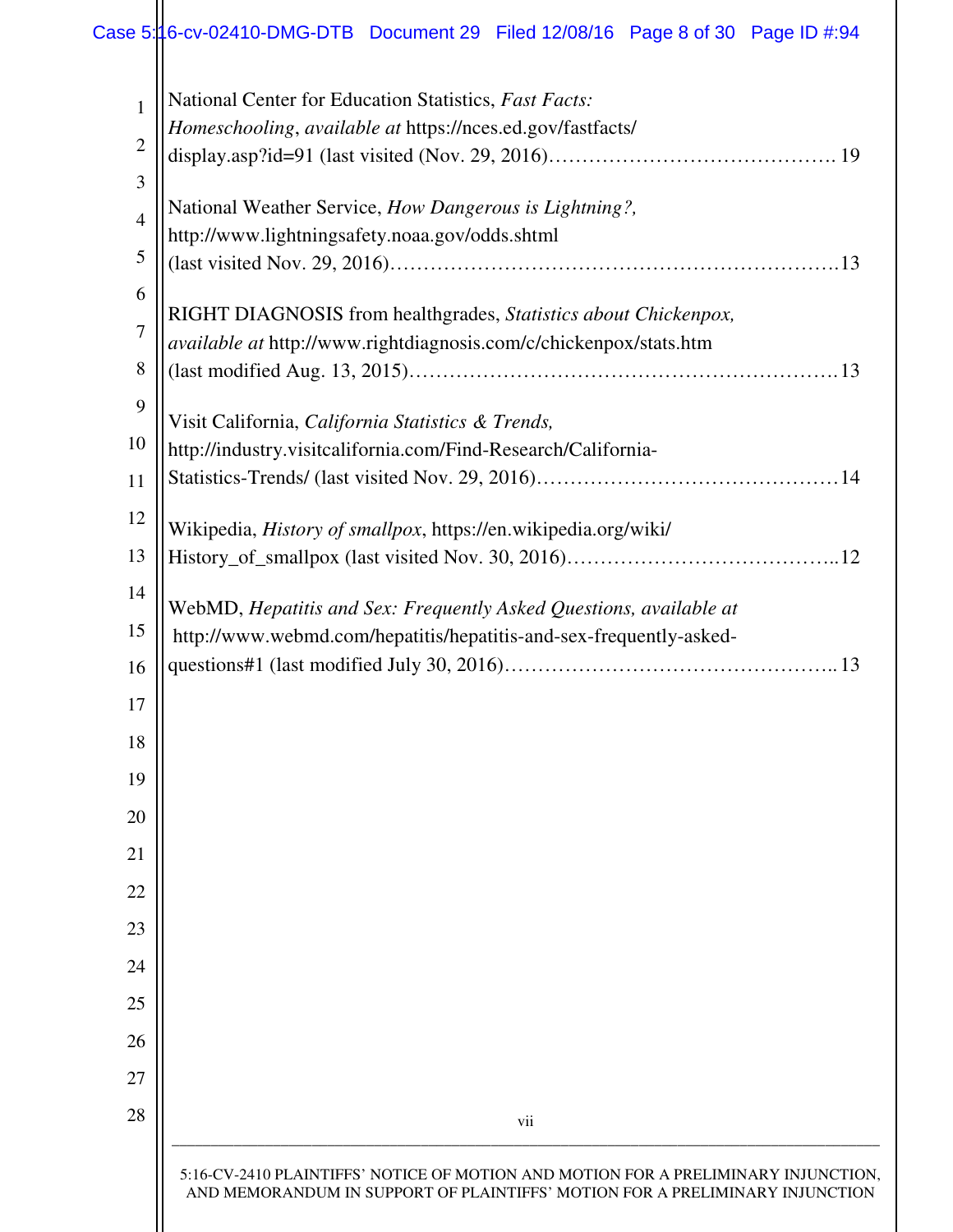#### **TO THE PARTIES AND THEIR ATTORNEYS OF RECORD:**

3 4 5 6 7 PLEASE TAKE NOTICE that on January 13, 2017, at 10:00 a.m., or as soon thereafter as the matter may be heard, before the Honorable Dolly M. Gee, United States District Court, Central District of California, 350 West 1<sup>st</sup> Street, Los Angeles, CA 90012, Courtroom 8C, 8th Floor, Plaintiffs will move for a preliminary injunction pursuant to Fed. R. Civ. P. 65.

8 9 10 11 12 13 Plaintiffs respectfully request a preliminary injunction enjoining Defendants from any further enforcement of Sections 120325, *et seq*<sup>1</sup> of California's Health and Safety Code, as enacted by California Senate Bill No. 277. Plaintiffs make this motion on the grounds that Section 120325 creates an unconstitutional condition, and that an irreparable injury will result to the Plaintiffs unless Section 120325 is enjoined.

14

1

2

15

#### **INTRODUCTION**

16 17 18 19 20 21 22 While the concept of Scylla and Charybdis has a long literary tradition, it is not so welcome in the realm of fundamental rights. California Health & Safety Code Section 120325 *et seq.* conditions the exercise of Californians' constitutional rights to a public K-12 education on the relinquishing of two federal constitutional rights, the rights to refuse medical treatment and direct the upbringing of one's children. The Supreme Court has never equivocated: such laws conditioning fundamental rights on other fundamental rights are improper.

23

24

25

26

But because of often sweeping and facile characterizations about the clarity of vaccine precedent, this case presents difficult questions that can only be answered after a careful reading of the cases. Nevertheless, after a thorough analysis, it becomes manifest that there is no talismanic exception for statutes

27

 $\overline{\phantom{0}}$ 

referred to as simply, "Section 120325."

28

5:16-CV-2410 PLAINTIFFS' NOTICE OF MOTION AND MOTION FOR A PRELIMINARY INJUNCTION, AND MEMORANDUM IN SUPPORT OF PLAINTIFFS' MOTION FOR A PRELIMINARY INJUNCTION

1 \_\_\_\_\_\_\_\_\_\_\_\_\_\_\_\_\_\_\_\_\_\_\_\_\_\_\_\_\_\_\_\_\_\_\_\_\_\_\_\_\_\_\_\_\_\_\_\_\_\_\_\_\_\_\_\_\_\_\_\_\_\_\_\_\_\_\_\_\_\_\_\_\_\_\_\_\_\_\_\_\_\_\_\_\_\_\_\_\_\_\_

1 Hereinafter, these sequential sections, namely §§120325, 120335, 120338, 120370, and 120375 will be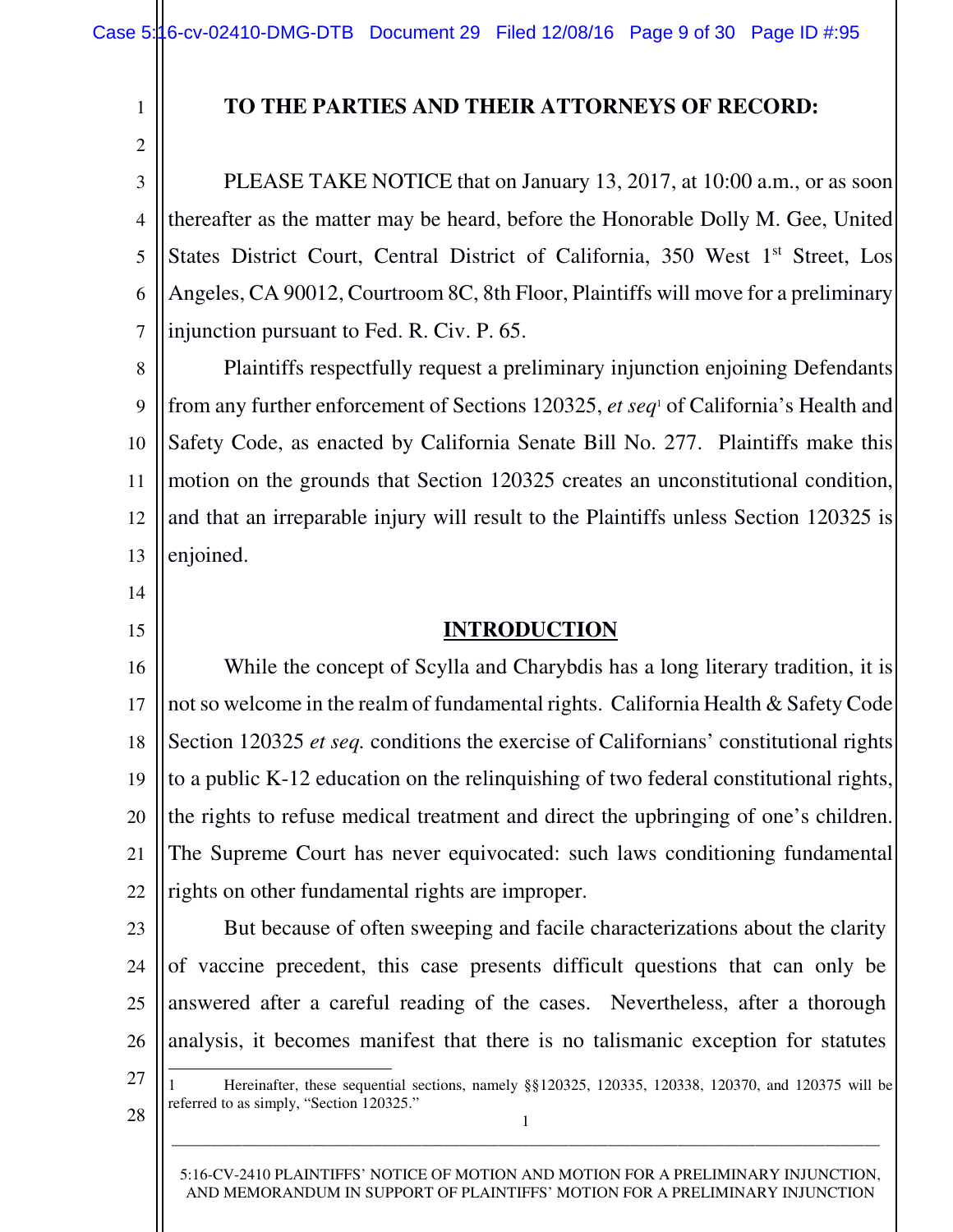1 2 3 4 5 6 pertaining to vaccines that gives them a constitutional pass. On the contrary: statutes must of course be appraised based on all relevant precedent. That precedent, when properly and comprehensively applied, reveals that Section 120325 creates an unconstitutional condition. And the facts and statutes in the old vaccine-related cases are readily distinguished from Section 120325, and those distinctions mean that no exception exists for it.

7 8 9 10 11 12 13 14 Additionally, this is a case where phrasing the secondary issue provides an important and helpful prism with which to evaluate the entire matter. Could the state pass a broad law of general applicability overriding all parents' rights to refuse medical treatment on behalf of their children, with respect to certain classes of drugs? Considering the relevant precedent – and our traditions that pre-date the Constitution – such a law would almost certainly fail under strict scrutiny. Then how can a law, infringing on those same rights but tied to another fundamental right (education) fare any better? The answer is that it cannot.

- 15
- 16

#### **FACTS**

17 18 19 20 Before the enactment of Section 120325, California allowed children to receive a public-school education without the need for medical treatments if their parents sought an exemption. Such exemptions allowed children to attend school without being vaccinated. On July 1, 2016, Section 120325 went into effect.

21 22 23 24 25 26 Plaintiffs are school-aged children who have not been vaccinated in full accord with California's mandated vaccine schedule, and their parents. Each of the minor Plaintiffs desire to exercise their right to attend public school, and receive all of the benefits of the same, which are guaranteed by the California Constitution, without giving up their constitutional rights to refuse medical treatments. Plaintiff parents wish to exercise their fundamental right to make medical decisions on behalf

27 28

> 5:16-CV-2410 PLAINTIFFS' NOTICE OF MOTION AND MOTION FOR A PRELIMINARY INJUNCTION, AND MEMORANDUM IN SUPPORT OF PLAINTIFFS' MOTION FOR A PRELIMINARY INJUNCTION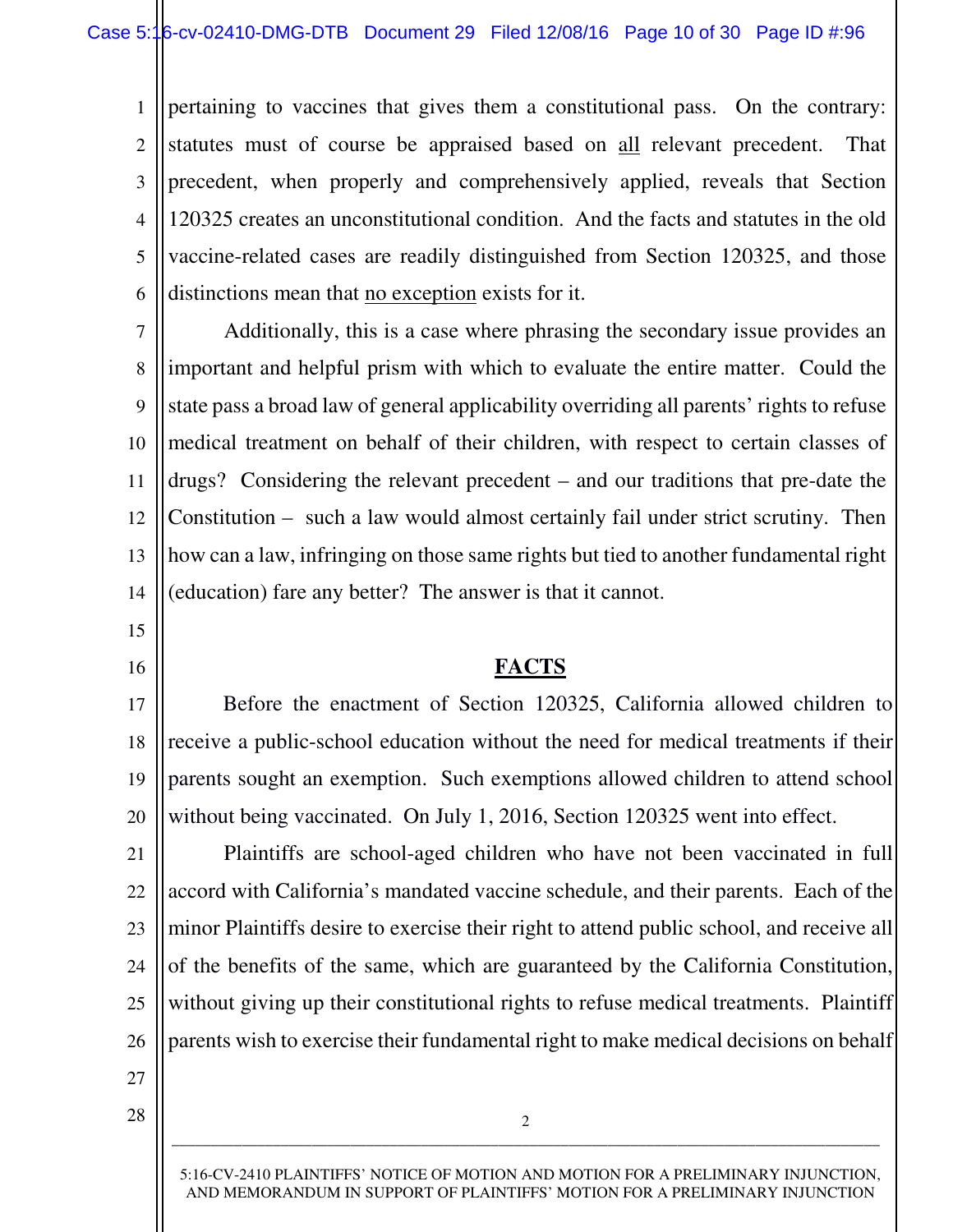1 2 of their children, without having to forego, on behalf of their children, their child's fundamental right to a public-school education.

3 4 5 6 7 Plaintiff Devon Torrey-Love, and her child, Plaintiff S.L. live in the State of California. Love Aff. ¶1. Neither Plaintiff Love nor S.L. desires to have S.L. vaccinated with any vaccines, and to date, S.L. has not been vaccinated. Love Aff. ¶4, 9, & 11. S.L., a child who loves school, learning, and being social with his peer group, has a strong desire to attend kindergarten in public school. Love Aff. ¶8.

8 9 10 11 12 13 14 15 16 17 18 19 20 Since the enactment of Section 120325, S.L. has been absolutely prohibited from attending public-school and has since been homeschooled by his mother, Plaintiff Love. Love Aff. ¶6 & 8. Before the enactment of Section 120325, Plaintiff Love was anticipating that she would be able to seek an exemption, and have her child attend public school, so that S.L. would not have to forego his constitutional right to refuse medical treatments. Love Aff. ¶9. At this time, the options that would have previously allowed Plaintiff S.L. to his constitutionally afforded right to an education have been stripped away, unless Plaintiffs forego their constitutionally afforded rights to refuse medical treatments and to make parental decisions. Love Aff. ¶9 & 11. Section 120325 has caused an extreme hardship on Plaintiff Love's family. Love Aff. ¶7, 12, 13, & 14. The experiences of other plaintiffs in this matter are substantially similar to those of Plaintiff Love and Plaintiff S.L. *See* Barrow Aff. and Sargent Aff.

21

22

**ARGUMENT**

23 24 25 26 27 The standards for a preliminary injunction are well-established. A plaintiff who seeks a preliminary injunction must prove that his case is likely to succeed on its own merits, that if preliminary relief is not granted he will probably suffer irreparable harm, that if the fairness and policy of the case are taken into account the balance will tilt towards his side, and that the public interest is served by granting

28

5:16-CV-2410 PLAINTIFFS' NOTICE OF MOTION AND MOTION FOR A PRELIMINARY INJUNCTION, AND MEMORANDUM IN SUPPORT OF PLAINTIFFS' MOTION FOR A PRELIMINARY INJUNCTION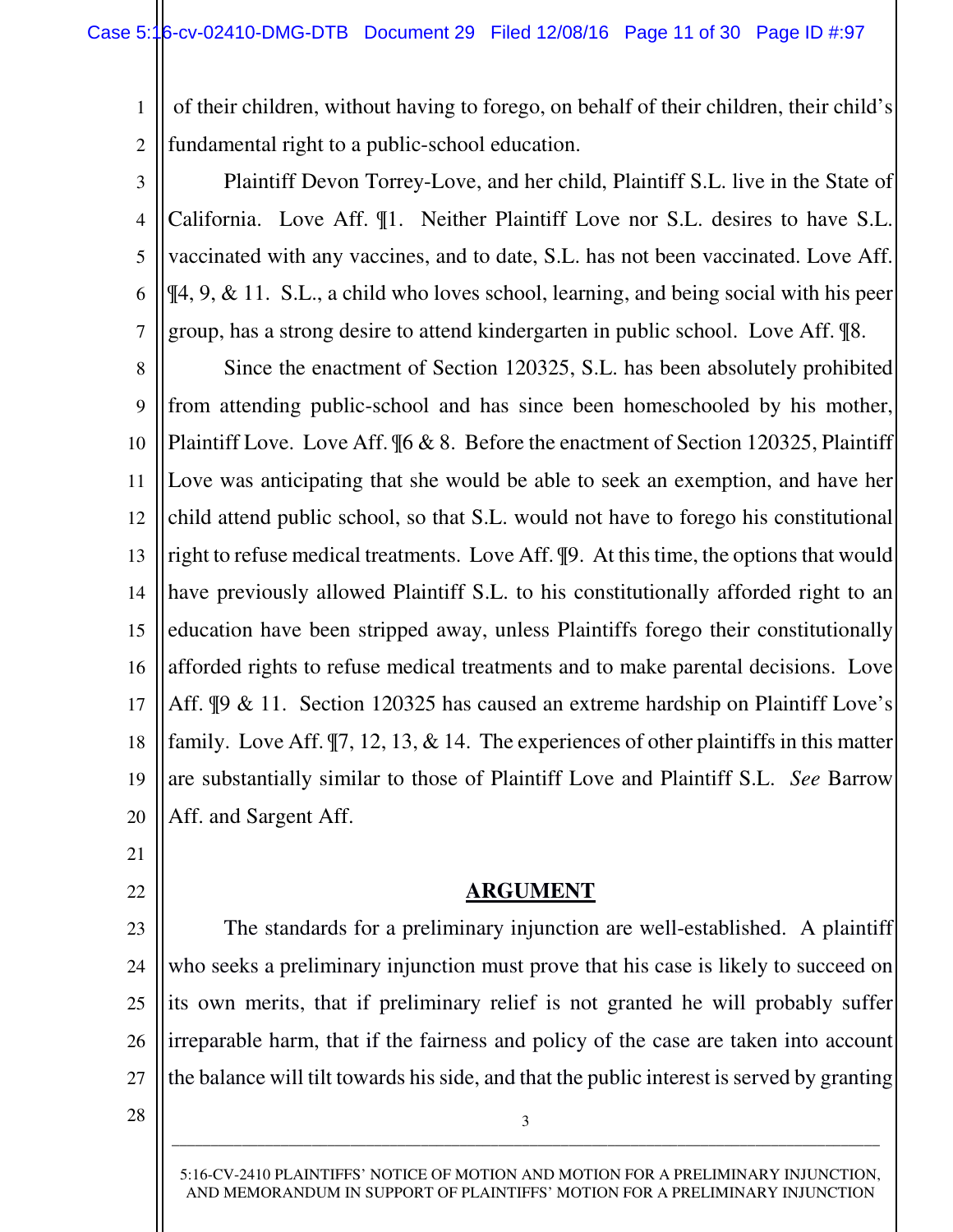1 2 3 4 5 6 7 8 9 10 11 the injunction. *Winter v. Natural Resources Defense Council, Inc.,* 555 U.S. 7 (2008). As shown below, Plaintiffs are likely to prevail on the merits because Section 120325 so clearly creates an unconstitutional condition by forcing Californians to choose between exercising fundamental rights, and because no exception exists for a law as broad as Section 12035. A constitutional violation is, of course, always irreparable harm, and remedying such a harm is always in the public interest. *Monterey Mechanical Co. v. Wilson*, 125 F.3d 702, 715 (9th Cir. 1997). And beyond the perhaps intangible ideals of preserving their rights to make medical and parental decisions, Plaintiffs also suffer the very real harm of not being able to enjoy the benefits of a public education, a benefit that is well-established, and for which it is inequitable for the state to deny them.

- 12
- 13 14

## **I. PLAINTIFFS ARE LIKELY TO PREVAIL ON THE MERITS OF THEIR CONSTITUTIONAL CHALLENGE.**

15 16 17 18 19 20 21 22 23 When faced with laws forcing the public to relinquish one right to exercise another, courts have been particularly unequivocal. Such conditions are improper. The right to refuse medical treatment and the right for a parent to exercise judgment in the care of their children are well-established, so old that they pre-date the Constitution. In California, a public K-12 education is a fundamental right. Dated vaccine precedent does not create an exemption for a law as broad as Section 120325, and must be synthesized with modern precedent. Thus, it created an unconstitutional condition, and Plaintiffs are likely to succeed in their challenge to it.

- 24
- 25

26

#### **A. Section 120325 Creates An Unconstitutional Condition**

"If the state may compel the surrender of one constitutional right as a condition of its favor," then the "guaranties embedded in the Constitution . . . may

4 \_\_\_\_\_\_\_\_\_\_\_\_\_\_\_\_\_\_\_\_\_\_\_\_\_\_\_\_\_\_\_\_\_\_\_\_\_\_\_\_\_\_\_\_\_\_\_\_\_\_\_\_\_\_\_\_\_\_\_\_\_\_\_\_\_\_\_\_\_\_\_\_\_\_\_\_\_\_\_\_\_\_\_\_\_\_\_\_\_\_\_

28

27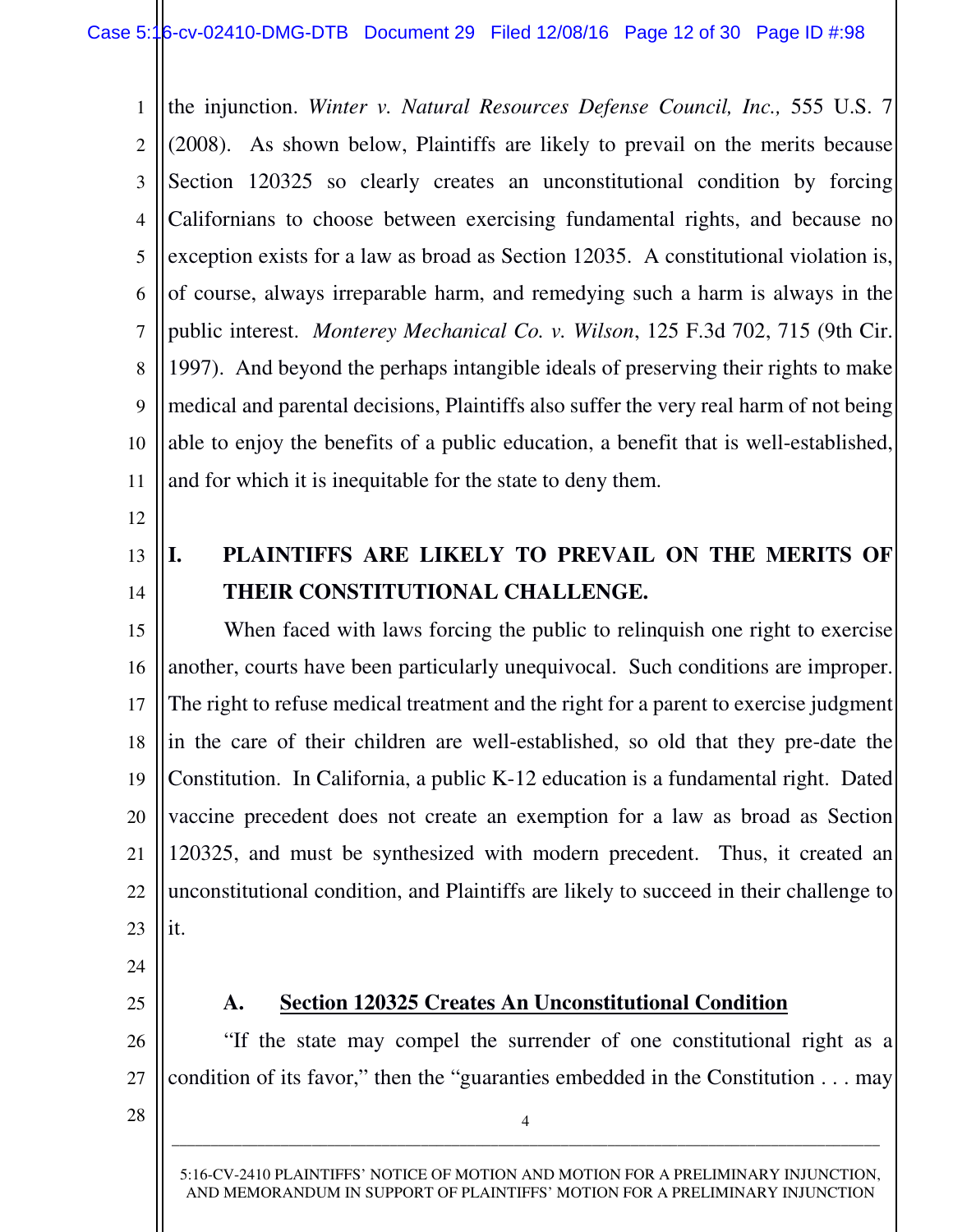1 2 3 4 5 6 7 8 thus be manipulated out of existence." *Frost v. Railroad Comm'n of Calif.*, 271 U.S. 583, 594 (1926). This straightforward principle explains the doctrine of "unconstitutional conditions." The state may not condition the provision of a benefit (or the exercise of a right) on the relinquishing of a right. Section 120325 conditions Californians' rights to access public K-12 education on the relinquishing of the fundamental rights to refuse medical treatment and to direct the upbringing of their children. As an unconstitutional condition, the court must strike it down and enjoin all Defendants from any further enforcement of Section 120325.

- 9 10
- 11

20

21

22

23

27

28

## **1. A Statute May Not Force Citizens to Choose Between Fundamental Rights**

12 13 14 15 16 17 18 19 The government cannot condition the exercise of one fundamental right on the relinquishing of another. *Simmons v. U.S.,* 390 U.S. 377, 393-94 (1968). When the government forces individuals "to forfeit one constitutionally protected right as the price for exercising another," no balancing test is appropriate; such conditioning simply isn't allowed. *See id.; Lefkowitz v. Cunningham*, 431 U.S. 801, 807-808 (1977). Courts must be "peculiarly sensitive" in such situations, as it is "intolerable that one constitutional right should have to be surrendered in order to assert another." *Simmons* at 394*.* 

# **a. Refusing Medical Treatment and Directing the Upbringing of One's Children Are Fundamental Rights**

24 25 26 Individuals have a general right to bodily autonomy and the specific fundamental right to refuse medical treatments. *Cruzan v. Director*, 497 U.S. 261 (1990). Parents have a fundamental right to make decisions on the care and

5 \_\_\_\_\_\_\_\_\_\_\_\_\_\_\_\_\_\_\_\_\_\_\_\_\_\_\_\_\_\_\_\_\_\_\_\_\_\_\_\_\_\_\_\_\_\_\_\_\_\_\_\_\_\_\_\_\_\_\_\_\_\_\_\_\_\_\_\_\_\_\_\_\_\_\_\_\_\_\_\_\_\_\_\_\_\_\_\_\_\_\_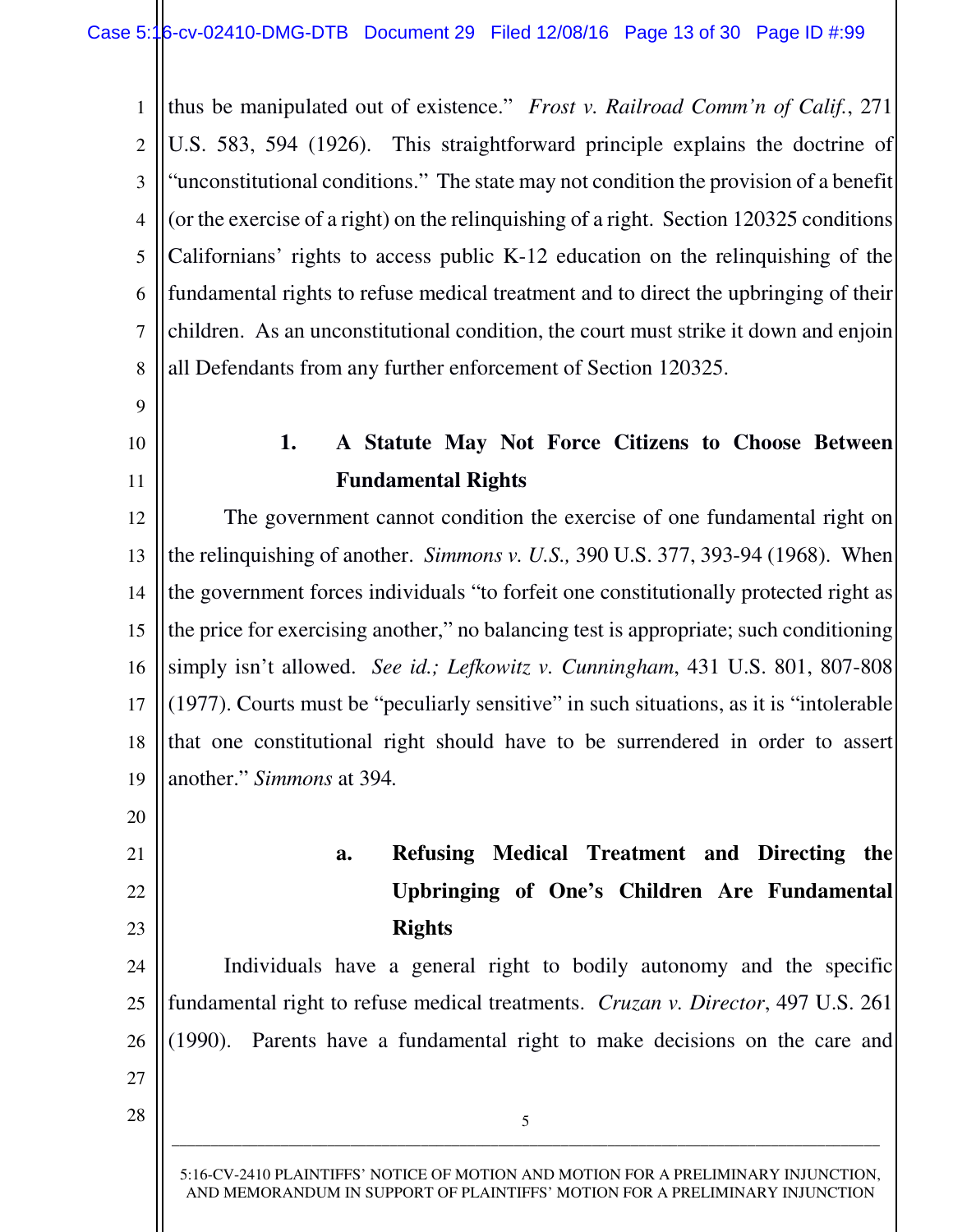1 2 upbringing of their children. *Troxel v. Granville,* 530 U.S. 57 (2000). This right is quite expansive:

| 3              |                                                                                                                                                     |
|----------------|-----------------------------------------------------------------------------------------------------------------------------------------------------|
| $\overline{4}$ | "The liberty interest of parents in the care, custody, and control of                                                                               |
| 5              | their children is perhaps the oldest of the fundamental liberty interests<br>recognized. It is cardinal  that the custody, care, and nurture of the |
| 6              | child reside first in the parents, whose primary function and freedom<br>include preparation for obligations the state can neither supply nor       |
| 7              | hinder. It cannot  be doubted that the Due Process Clause of the                                                                                    |
| 8              | Fourteenth Amendment protects the fundamental right of parents to                                                                                   |
| 9              | make decisions concerning the care, custody, and control of their<br>children." <i>Id.</i> at 65 (2000) (citations omitted).                        |
| 10             |                                                                                                                                                     |
| 11             | Synthesizing the precedent, a parent can generally refuse medical treatment on                                                                      |
| 12             | behalf of a child. While not absolute, this right has been upheld time and time again,                                                              |
| 13             | even when a child is terminally ill. See, e.g., Newmark v. Williams, 588 A.2d 1108                                                                  |
| 14             | (Del. 1991). And certain such rights are so ancient and fundamental that our                                                                        |
| 15             | Supreme Court has observed that they were not enumerated because they could not                                                                     |
| 16             | seriously be doubted and therefore did not need to be enumerated. See Griswold v.                                                                   |
| 17             | Conn., 381 U.S. 479, 486 (1965). <sup>2</sup>                                                                                                       |
|                |                                                                                                                                                     |

## **b. Public K-12 Education Is a Fundamental Right in California**

 States are free in their constitutions to provide additional rights to their citizens that exceed those provided by the federal constitution. *See generally, In re Conklin*, 946 F.2d 306, 323 (4th Cir. 1991). While there is no right to a public

18

19

20

21

22

23

<sup>24</sup> 25 26 27 28  $\overline{\phantom{0}}$ 2 The doctrine of Unconstitutional Condition is not limited to enumerated rights anyway. While many cases involve First Amendment speech or religious rights, or the Fifth Amendment right against self-incrimination, it is also clear that the doctrine applies to rights guaranteed by the Fourteenth Amendment. *See Nollan v. Calif. Coastal Comm'n*, 483 U.S. 825 (1987); *Planned Parenthood of Mid-Mo. & E. Kan v. Dempsey*, 167 F.3d 458 (8th Cir. 1999) (Unconstitutional Condition doctrine can apply to non-enumerated rights like abortion). And while not discussing the doctrine directly, at least one case has considered these concepts with two un-enumerated rights. *See Pruitt v. Nova Health Systems*, 292 P.3d 28 (OK, 2012), *cert. denied,* 2013 (striking down law forcing invasive ultrasound for women choosing to exercise their right to terminate a pregnancy).

<sup>6</sup>  \_\_\_\_\_\_\_\_\_\_\_\_\_\_\_\_\_\_\_\_\_\_\_\_\_\_\_\_\_\_\_\_\_\_\_\_\_\_\_\_\_\_\_\_\_\_\_\_\_\_\_\_\_\_\_\_\_\_\_\_\_\_\_\_\_\_\_\_\_\_\_\_\_\_\_\_\_\_\_\_\_\_\_\_\_\_\_\_\_\_\_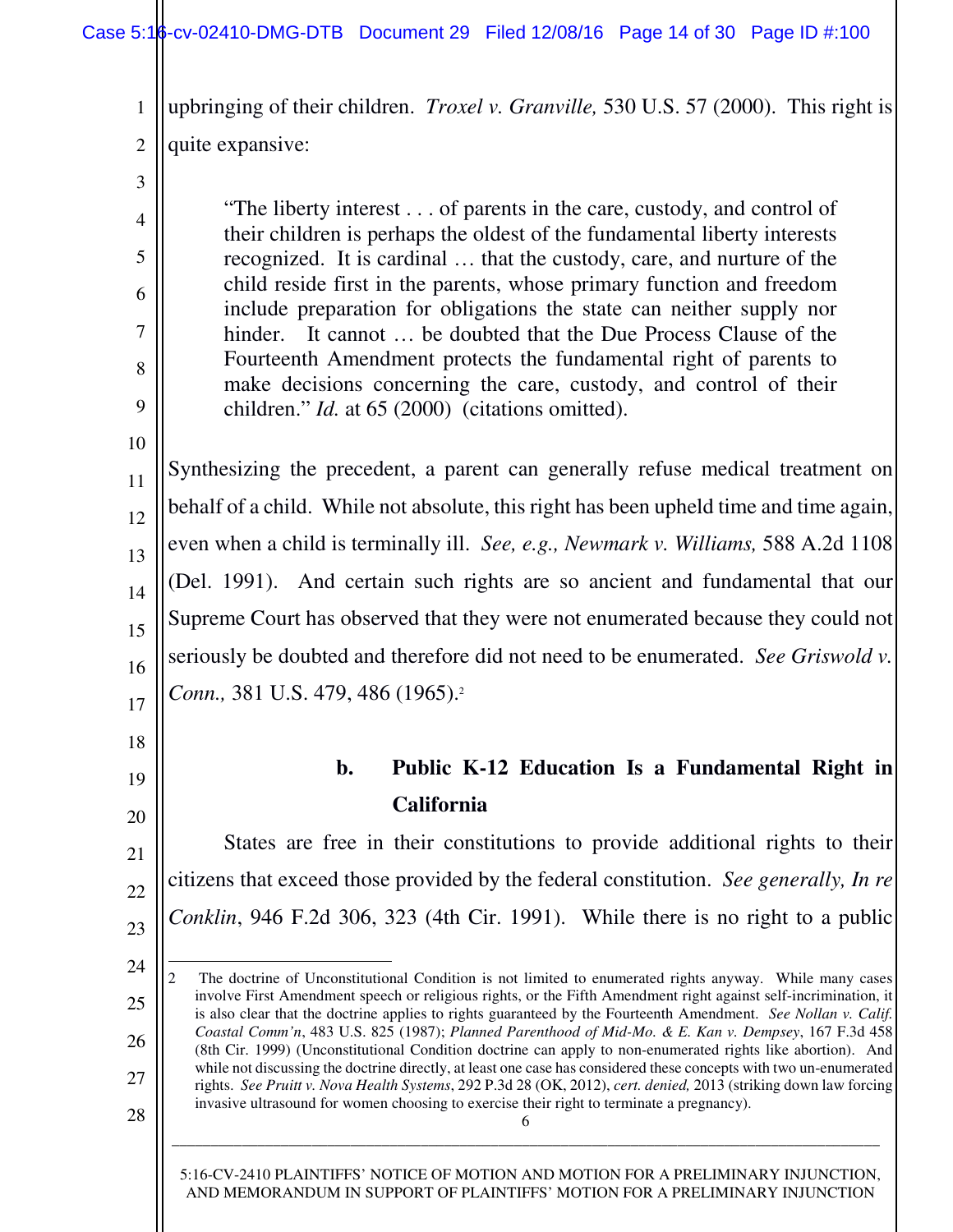1 2 3 4 5 6 7 8 9 10 11 12 education in the federal constitution, a public K-12 education is a fundamental right in California. *Hartzell v. Connell,* 35 Cal.3d 899 (1984); *Serrano v. Priest*, 18 Cal. 3d 778 (1976); *Slayton v. Pomona USD*, 161 Cal.App.3d 538, 548 (1984); *Steffes v. Cal. Interscholastic Fed.,* 176 Cal.App.3d 739, 746 (1986); *Jones v. Cal. Interscholastic Fed*., 197 Cal.App.3d 751, 757 (1988); all construing Cal. Const. Art. IX, §5. Public schools provide a sharpened mind, a path to future employment, and a normative means to socialize. *See e.g., Phipps v. Saddleback Valley USD,*  204 Cal.App.3d 1110, 1114 (1988) (child with AIDS forced to homeschool suffered "irreparable harm and damage by not being given the education and enjoying the educational facilities uniquely available at his . . . school"). And for parents, particularly single parents, school provides a form of child care, and thereby the chance to be productive members of society.

# **c. Section 120325 Improperly Conditions the Exercise of Fundamental Rights on Relinquishing Fundamental Rights**

17 18 19 20 21 22 23 24 25 Courts faced with laws conditioning the exercise of one fundamental right on the relinquishing of another are unequivocal. *See Bourgeois v. Peters,* 387 F.3d 1303, 1324 (11th Cir. 2004) ("This case presents an especially malignant unconstitutional condition because citizens are being required to surrender a constitutional right . . . not merely to receive a discretionary benefit but to exercise two other fundamental rights.") That statement applies with equal force here. Section 120325 places conditions on attending public K-12 school. For families to access their right to education, children must relinquish their right to refuse medical treatment, and parents must give up their right to guide the care of their children.<sup>3</sup>  $\overline{\phantom{0}}$ 

26

27

28

13

14

15

16

7 It does not matter that Section 120370(a) contains a limited exception for those who can get a doctor to say that getting vaccinated would be extremely detrimental to a patient's health. The right to refuse medical treatment lies with the individual, not the doctor, of course. *See Cruzan, passim*. And the exception in Section 120370(a) has proven illusory in practice, with doctors threatened with the loss of their license and prosecution if they issue the

5:16-CV-2410 PLAINTIFFS' NOTICE OF MOTION AND MOTION FOR A PRELIMINARY INJUNCTION, AND MEMORANDUM IN SUPPORT OF PLAINTIFFS' MOTION FOR A PRELIMINARY INJUNCTION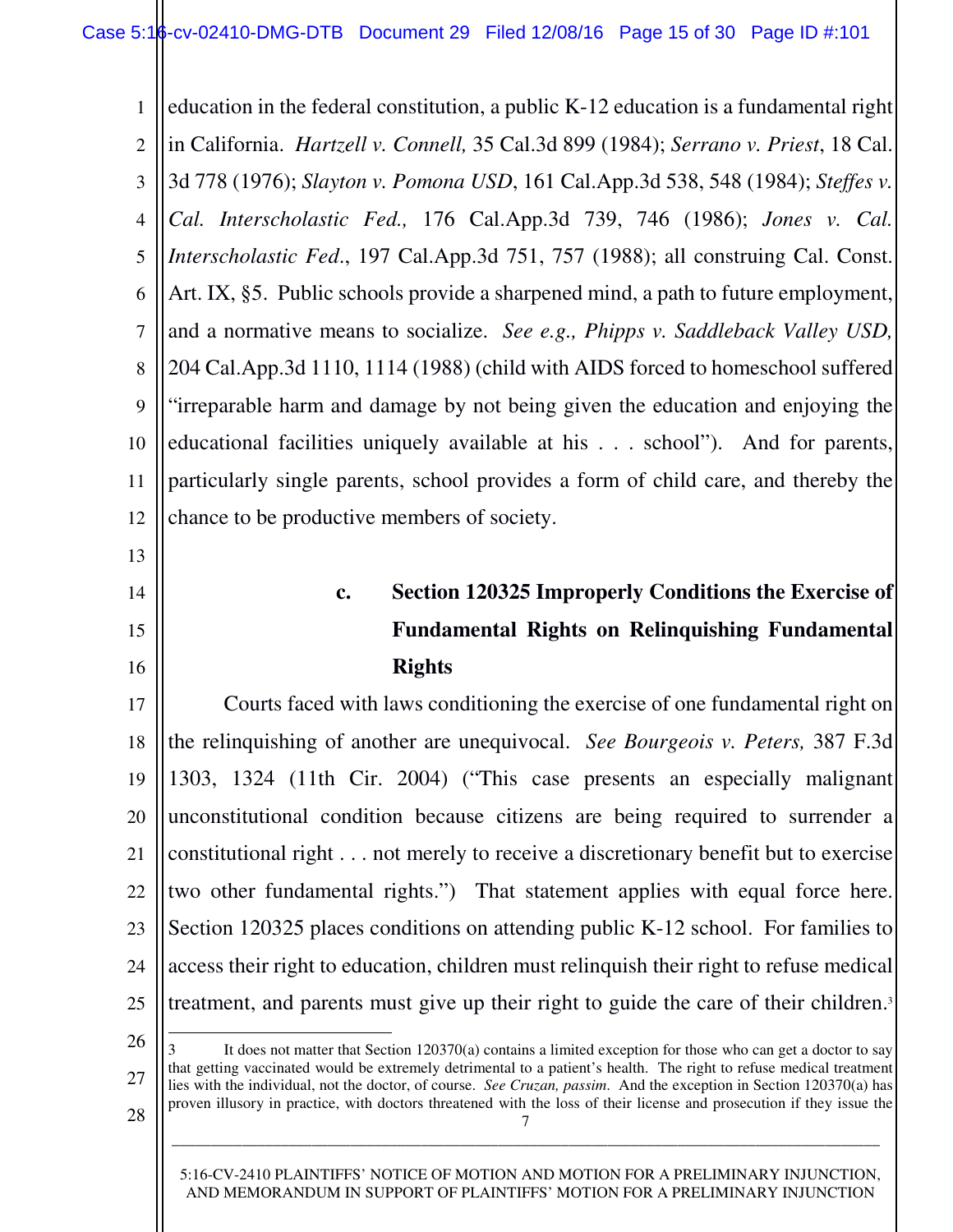1 2 3 4 5 6 The typical unconstitutional-condition analysis – of whether an essential nexus exists between the benefit (education) and the relinquished rights – is unnecessary here because a public K-12 education is a fundamental right in California. Section 120325 creates a condition forcing Californians to surrender their federal constitutional rights as a precondition to exercising a state constitutional right. Under well-established principles, the court must strike down this law.

### **2. Precedent Does Not Provide an Exception for Section 120325**

10 11 12 13 14 Attorneys sometimes pretend that "vaccines" represent an airtight doctrinal category, while in fact the case law is far more nuanced. It should be self-evident that Section 120325 must be analyzed by applying synthesized rules from all precedent. Such an analysis shows there is no special, talismanic quality about vaccines that provides an automatic exception to constitutional liberties.

# **a. Vaccines Are Medications; Getting Vaccinated Is a Medical Procedure.**

18 19 20 21 22 23 As discussed *supra*, the "Supreme Court has recognized fundamental rights to determine one's own medical treatment, and to refuse unwanted medical treatment, and has recognized a fundamental liberty interest in medical autonomy." Coons v. Lew, 762 F.3d 891, 899 (9th Cir. 2014) (citations omitted).<sup>4</sup> It is welldecided that the decision as intimate as to what medications to put in a child's body  $\overline{\phantom{0}}$ 

#### 24 medical exceptions specifically authorized by the law. *See* http://ktla.com/2016/09/12/o-c-doctor-critic-of-vaccinelaws-could-lose-license-after-excusing-2-year-old-from-shots/

25 26 For the sake of thoroughness, plaintiffs also point out that the right to parent one's children contains, of course, the lesser included right for minors to enjoy an upbringing directed by their parents, and not outsiders. *See Troxel* at 64.

27 The Ninth Circuit's very broad formulation, in precedent just two years old, represents an accurate synthesis of the current state of these constitutional rights, and of course, is binding here.

8 \_\_\_\_\_\_\_\_\_\_\_\_\_\_\_\_\_\_\_\_\_\_\_\_\_\_\_\_\_\_\_\_\_\_\_\_\_\_\_\_\_\_\_\_\_\_\_\_\_\_\_\_\_\_\_\_\_\_\_\_\_\_\_\_\_\_\_\_\_\_\_\_\_\_\_\_\_\_\_\_\_\_\_\_\_\_\_\_\_\_\_

28

7

8

9

15

16

17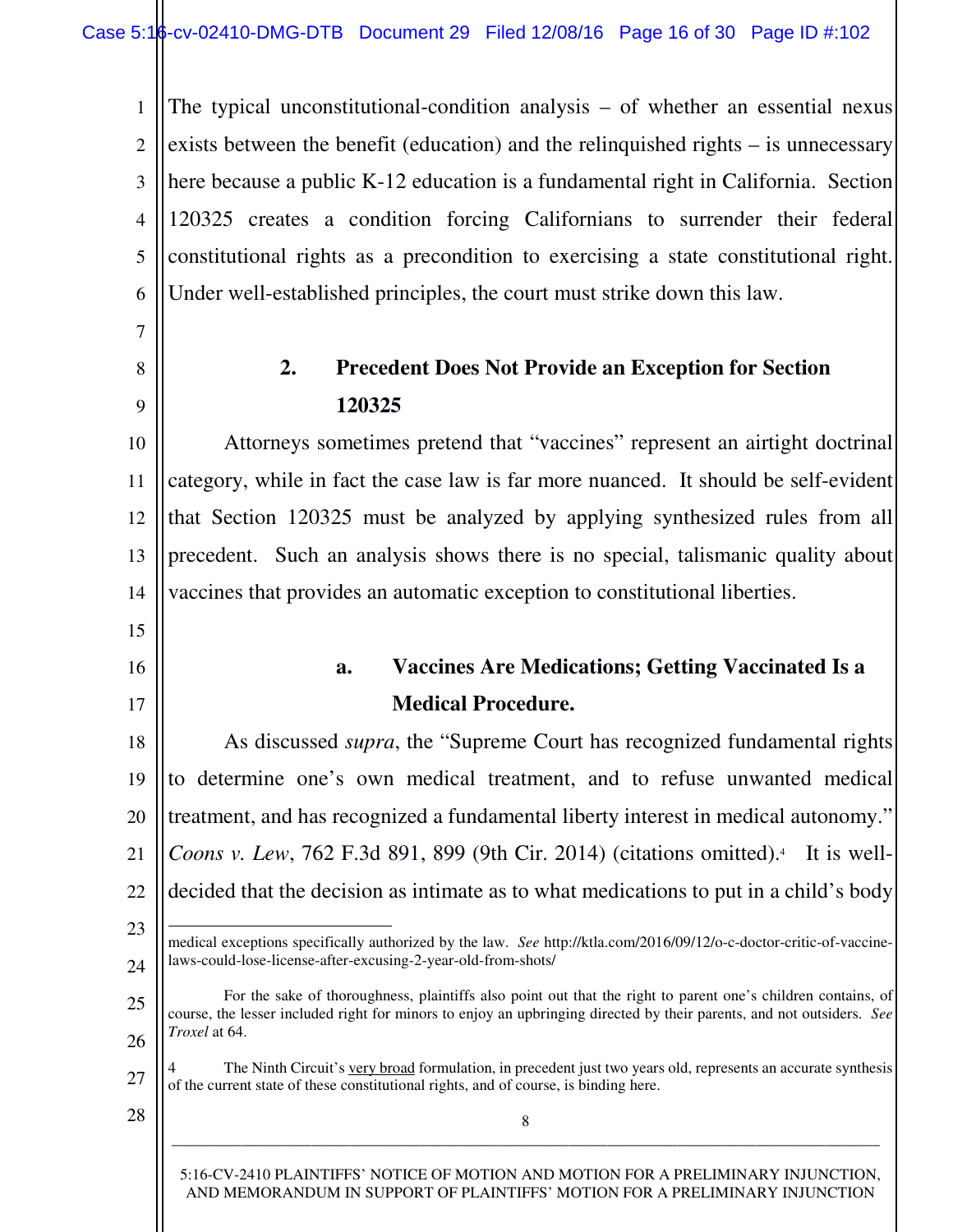1 2 3 4 5 6 7 is a fundamental right vested with parents. *See e.g., Newmark, supra.* It is equally indisputable that vaccines, whether inhaled, injected, administered orally, or as eyedrops or suppositories – are just medications. And the parameters of constitutional rights are for the courts, not the FDA to define. The mere quality of being prophylactic, or being part of a named category of drugs (i.e., "biologics"), cannot confer legal status. Many other drugs are prophylactic or can be placed in named categories.

8 9 10 11 12 13 14 15 16 17 18 19 20 For example, in response to the HIV epidemic, which continues to cut lives tragically short, Gilead has developed and the FDA has approved a new drug, Truvada, that, when taken before exposure, is remarkably effective at stopping the spread of HIV, a contagious disease.<sup>5</sup> In other words, like vaccines, the medication is one prophylactic measure against an infectious disease, which can spread to unwitting sexual partners, the children of the infected, and people having contact with infected bodily fluids. Moreover, certain demographic groups – including ones that are not protected classes – remain particularly at-risk for HIV transmission. Yet it would be difficult to assert that these qualities confer a special legal status on this medication.<sup>6</sup> The right to refuse medical treatment, fully recognized and elaborated within the last generation, is broad enough to cover prophylactic medications too. And it is furthermore impossible to deny that the act of getting vaccinated requires a medical procedure.

- 21
- 22
- 23

 $\overline{\phantom{0}}$ 

24

25

- 5 Ariana Cha, *In new study, 100 percent of participants taking HIV prevention pill Truvada remained infection-free*, Washington Post (Sep. 4, 2015), https://www.washingtonpost.com/news/to-yourhealth/wp/2015/09/04/in-new-study-hiv-prevention-pill-truvada-is-startlingly-100-percent-effective/
- 26 27 6 If drugs like Truvada enjoy a special constitutional status because they are prophylactic, minimally intrusive, and prevent serious communicable diseases, then could the state require high-risk groups, for example, single people or nurses, to take Truvada? Could the state require all blood donors to take Truvada? All adults? Such notions offend our constitutional sensibilities.

9 \_\_\_\_\_\_\_\_\_\_\_\_\_\_\_\_\_\_\_\_\_\_\_\_\_\_\_\_\_\_\_\_\_\_\_\_\_\_\_\_\_\_\_\_\_\_\_\_\_\_\_\_\_\_\_\_\_\_\_\_\_\_\_\_\_\_\_\_\_\_\_\_\_\_\_\_\_\_\_\_\_\_\_\_\_\_\_\_\_\_\_

28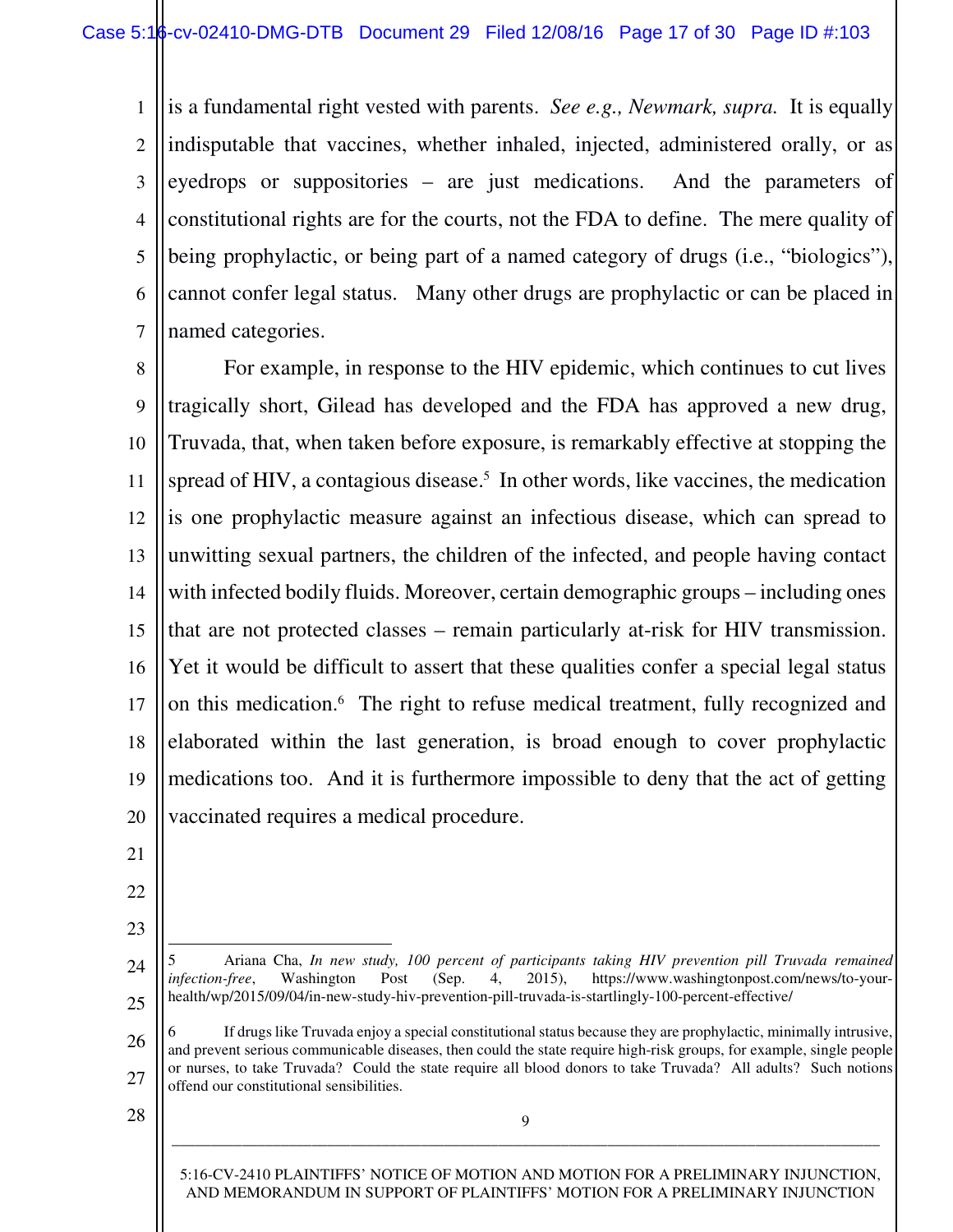| ŕ |  |
|---|--|

10

11

12

13

14

15

16

17

# **b. Dated Contrary Precedent Must Be Synthesized with Modern Concepts.**

3 4 5 6 7 8 9 Defendants may assert that *Jacobson v. Massachusetts,* 197 U.S. 11 (1905) and its progeny pre-emptively created a carve-out from the later-recognized medical-refusal right, or the right to direct the upbringing of one's children. However, to the extent that older cases conflict with modern precedent, modern precedent must prevail.<sup>7</sup> Dire analogies about the propriety of relying solely on the *Jacobson* line of cases are unnecessary to make here, because the Supreme Court has already made the point itself, in a case upholding forced sterilization:

[S]ociety can prevent those who are manifestly unfit from continuing their kind. The principle that sustains compulsory vaccination is broad enough to cover cutting the Fallopian tubes. *Jacobson v. Massachusetts,* 197 U. S. 11. Three generations of imbeciles are enough. *Buck v. Bell*, 274 U.S. 200, 207 (1927) (citation in the original)*.*

- 18 19 20 21 22 Considering this language, few would contest that these cases must be carefully synthesized with modern precedent. The proper view recognizes *Jacobson* and its progeny as narrow, limited, and distinguishable, consistent with modern precedent.<sup>8</sup> The Jacobson line of cases articulated that (a) a relatively self-contained township; (b) could require an individual to be vaccinated against a highly
- 23

 $\overline{\phantom{0}}$ 

24

- 7 The *Jacobson* line of cases originated decades before *United States v. Carolene Products*, 304 U.S. 144 (1938) first expatiated our modern constitutional construct and before the landmark bodily autonomy cases.
- 25 26 27 8 Plaintiffs emphasize they are not asking this district court to rule on the continued vitality of *Jacobson,* even given its manifest conflicts with decades of subsequent contrary precedent. Plaintiffs merely assert what is selfevident to any law student: that all relevant precedent must be synthesized in such a manner as to give effect to each case in a consistent manner. The only way to give weight and deference to *all* relevant precedent in this subject area is as articulated above.
- 28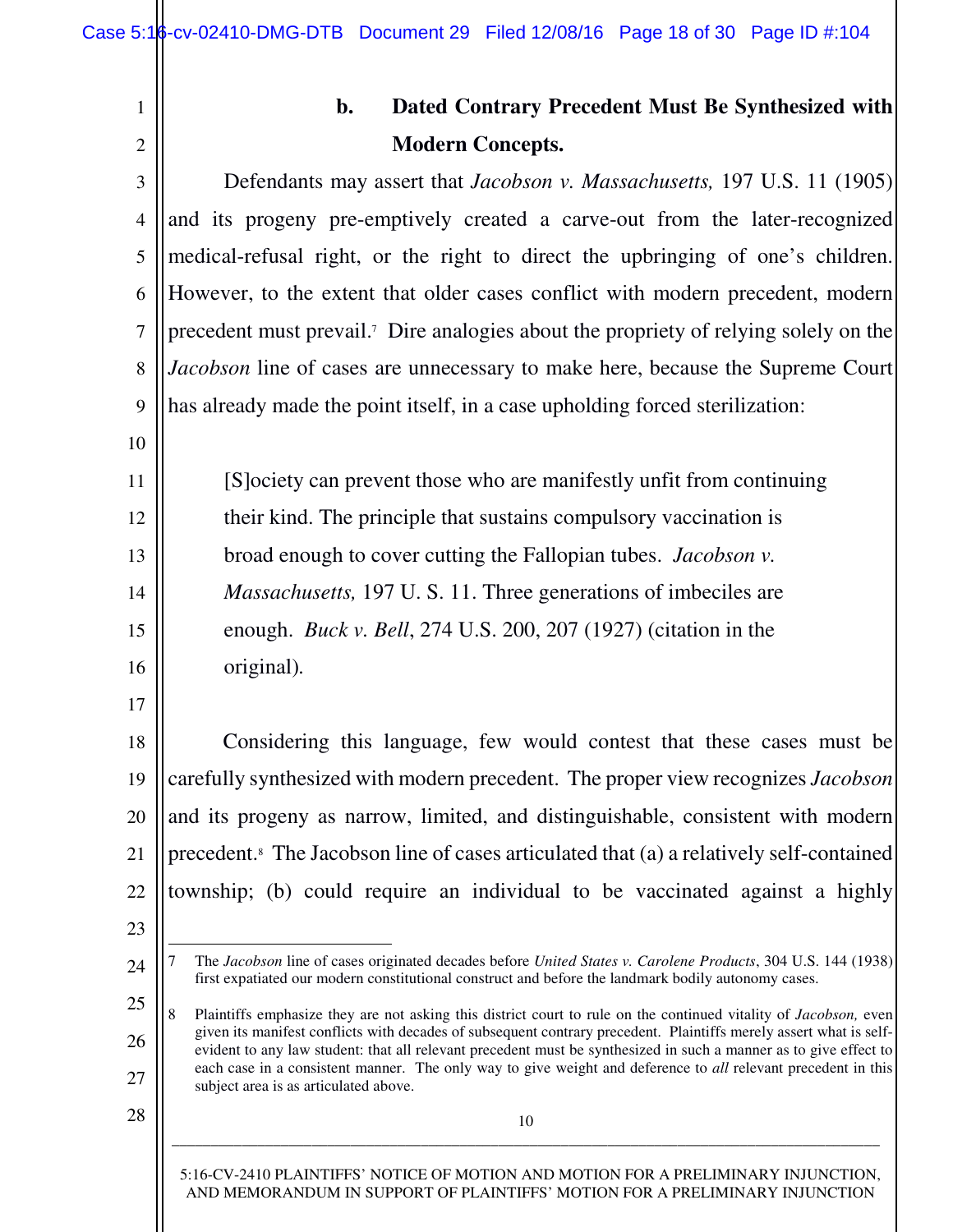1 2 3 contagious, airborne disease; (c) or pay a fine; (d) during a serious outbreak of the same disease; (e) before the era of widespread travel made such mandates less meaningful. *See id.; Zucht v. King,* 260 U.S. 174 (1922).<sup>9</sup>

4 5 6 7 8 9 Section 120325 creates an unconstitutional condition, but it may be instructive to engage in a substantive-due-process-like analysis to demonstrate that the infringement caused by Section 120325 does not fall within the narrow exceptions to the Supreme Court's modern conceptions of fundamental rights. Indeed, the following analysis best synthesizes what is allowed by the *Jacobson* line of cases and the Court's subsequently exposited balancing tests.

10

- 11
- 12 13

# **i) The Court Must Not Defer to the Legislature's Factual Findings, and Has Broad Power to Reform an Unconstitutional Statute**

14 15 16 17 18 19 20 21 22 23 24 25 Throughout this exercise, it must be emphasized that whether in the unconstitutional-conditions or traditional due-process realms, the Court should not defer to the California legislature when it makes unsupported or illogical factual findings. Instead, the Court has an "independent constitutional duty to review factual findings where constitutional rights are at stake." *Gonzalez v. Carhart*, 550 U.S. 124, 165 (2007). This independent duty includes allowing for a healthy skepticism when legislatively proffered findings appear illogical or unsupported by verisimilitude. *Id*. And, of course, the Court has inherent power to re-formulate an unconstitutional statute. *See e.g., In re LePage*, 18 P.3d 1177 (Wyo. 2001) (reforming unconstitutional vaccine mandate to engraft on personal-beliefs waiver). /// ///

26

///  $\overline{\phantom{0}}$ 

27

28

9 The *Jacobson* line must be read *to impose limitations* on the state's police power in these situations, including requirements of necessity, reasonableness, proportionality, and clear harm avoidance.

\_\_\_\_\_\_\_\_\_\_\_\_\_\_\_\_\_\_\_\_\_\_\_\_\_\_\_\_\_\_\_\_\_\_\_\_\_\_\_\_\_\_\_\_\_\_\_\_\_\_\_\_\_\_\_\_\_\_\_\_\_\_\_\_\_\_\_\_\_\_\_\_\_\_\_\_\_\_\_\_\_\_\_\_\_\_\_\_\_\_\_

11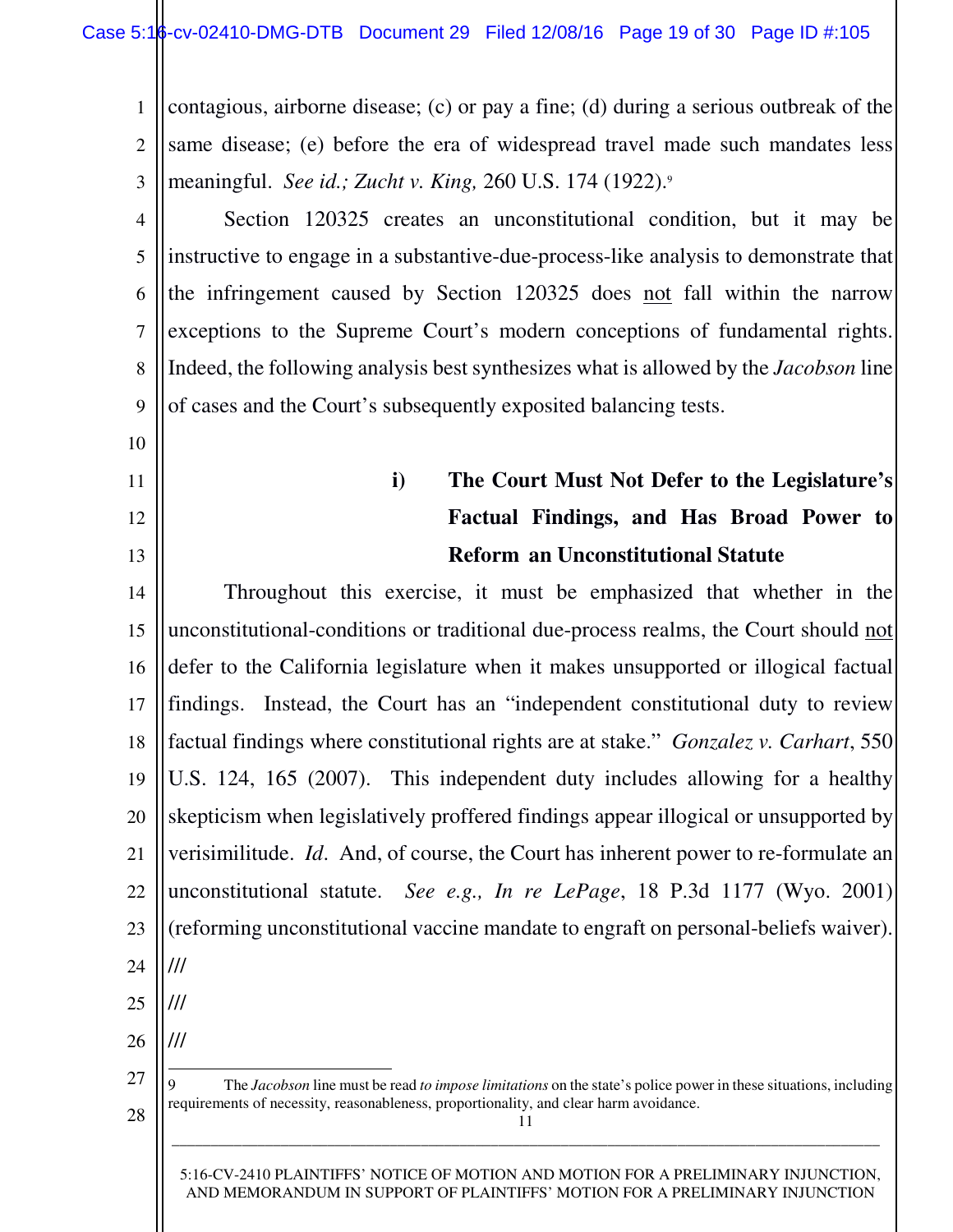#### 1 2

## **ii) The Situation in Modern California Is not Compelling Enough to Justify Infringement**

3 4 5 6 7 8 9 10 11 Clearly the mandates in Section 120325 infringe fundamental rights. Thus, whether an exception can exist would first require analyzing whether the government interest is compelling. While the proffered reason for Section 120325 (ending communicable diseases) is laudatory, defendants cannot credibly claim that all of the ten diseases covered by Section 120325 are on the rise and pose urgent public emergencies to justify changing the century-old *status quo ante* of California law. To wit, aside from a much-hyped outbreak of measles at Disneyland,<sup>10</sup> it would be difficult to argue that much changed in California's infectious-disease landscape between 2015 and 2016, when Section 120325's much more severe rules took effect.

12 13 14 15 16 17 Contrast the modern situation with the compelling circumstances of previous cases. Then, the defendant communities had suffered hundreds of fatalities from a deadly communicable disease. For example, in the lead-up to the *Jacobson* decision, an average of one in 350 people in Boston were infected with smallpox, and hundreds died.11 Exigent circumstances existed, ones that even the most dire Cassandras cannot claim are present here.<sup>12</sup>

18 19 20 21 22 Additionally, the infectious diseases at issue in the older cases provided a compelling reason justifying the infringement of rights, because the diseases were both deadly and immediately so. The proponents of Section 120325 clearly did not formulate the list of diseases contained therein with any consideration for the genuineness of the threat. As just a few examples, it requires the vaccination of

23

 $\overline{\phantom{0}}$ 

24

- 10 A place drawing millions of foreign visitors annually; a place unrelated to education.
- 25 26 11 Based on 1596 cases in a population of 560,892 at the time. *See*  https://en.wikipedia.org/wiki/History of smallpox and http://www.infoplease.com/ipa/A0922422.html. Based on current population numbers, this would be like 110,000 Californians getting a disease.
- 27 12 *See* https://www.cdph.ca.gov/HealthInfo/discond/Documents/Measles\_update\_4-17-2015\_public.pdf (discussing Disneyland cases).

12 \_\_\_\_\_\_\_\_\_\_\_\_\_\_\_\_\_\_\_\_\_\_\_\_\_\_\_\_\_\_\_\_\_\_\_\_\_\_\_\_\_\_\_\_\_\_\_\_\_\_\_\_\_\_\_\_\_\_\_\_\_\_\_\_\_\_\_\_\_\_\_\_\_\_\_\_\_\_\_\_\_\_\_\_\_\_\_\_\_\_\_

28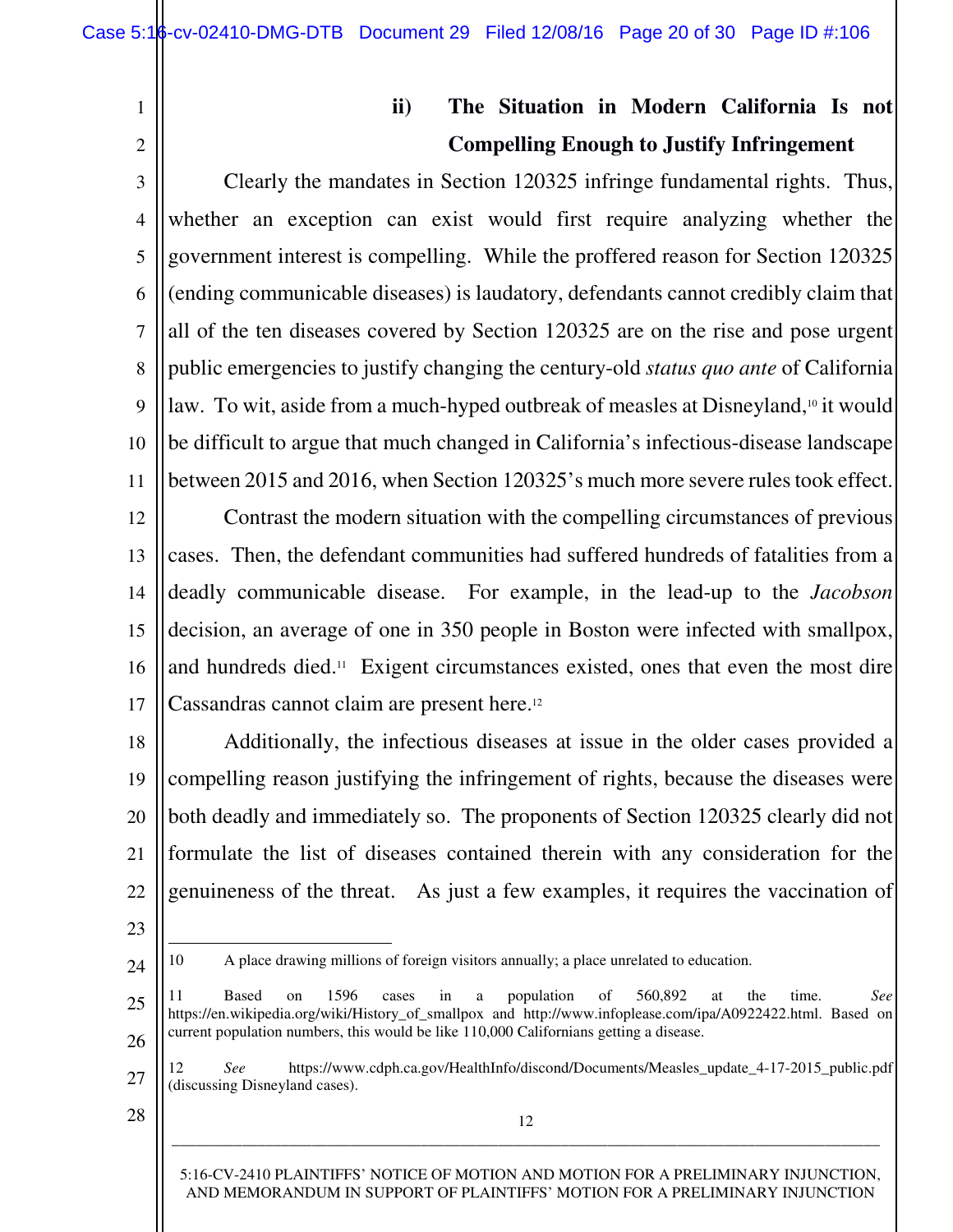1 2 3 4 5 6 7 8 9 kindergarteners for Hepatitis B, a disease that is almost always sexually transmitted, and one whose primary risk is liver cancer decades later.13 Section 120325 further requires the vaccination for tetanus, that while very rarely serious to an individual, is not even communicable. It requires vaccination for chicken pox, which has always been about equal to the proverbial "getting struck by lightning" as a cause for concern.14 There is simply not the immediate, serious threat for exposure, spread, magnitude, and serious harm required by *Jacobson* and *Zucht.* All of this is constitutionally significant, as is the scope of intrusiveness, which here is far greater than what has been deemed a permissible *de minimis* infringement.<sup>15</sup>

10 11 12 13 14 15 16 Simply put, the exigence here is insufficient to meet the "compelling" threshold under strict scrutiny. Absent a severe, immediate threat to large numbers of people, the government is free to educate, free to incentivize, free to distribute medication *gratis*, but not free to infringe.16 Any such rule to the contrary is too circular to qualify as the unimpeachable logic required to meet strict scrutiny when a law infringes fundamental rights. To wit, the government's position – that "certain diseases have been nearly eradicated because of voluntary programs, but the

 $\overline{\phantom{0}}$ 

28

<sup>17</sup>

<sup>18</sup> 19 13 http://www.webmd.com/hepatitis/hepatitis-and-sex-frequently-asked-questions#1 Hepatitis B can be avoided by safe sex, disease screening, and/or abstinence. Unlike with smallpox, vaccination is just one way to treat it.

<sup>20</sup> 14 http://www.rightdiagnosis.com/c/chickenpox/stats.htm; http://www.lightningsafety.noaa.gov/odds.shtml

<sup>21</sup> 22 15 To inoculate for the ten diseases and syndromes required by Section 120325, a child must receive at least twenty-five different doses and twenty-five different pokes. *See* http://www.cdc.gov/vaccines/schedules/hcp/imz/child-adolescent.html

<sup>23</sup>

If that many intrusions is not too burdensome, how many are? 50? 100? The constitution requires such intrusions to be *de minimis* when infringing on a right.

<sup>24</sup> 25 26 27 16 Of course plaintiffs acknowledge that even under strict scrutiny, there are times where the government may take otherwise draconian, infringing steps to protect the public, including even restriction of movement. Plaintiffs note though, that even during the height of paranoia of the AIDS epidemic, or the real fear about Zika today, the government did not take those steps. What situation is so compelling that it justifies such clear infringements? Plaintiffs need not draw that line. Here, it is manifest that the current status quo cannot justify the unmistakable and comprehensive infringements caused by twenty-five injections and countless doctors visits, overriding two fundamental liberties, many times.

<sup>5:16-</sup>CV-2410 PLAINTIFFS' NOTICE OF MOTION AND MOTION FOR A PRELIMINARY INJUNCTION, AND MEMORANDUM IN SUPPORT OF PLAINTIFFS' MOTION FOR A PRELIMINARY INJUNCTION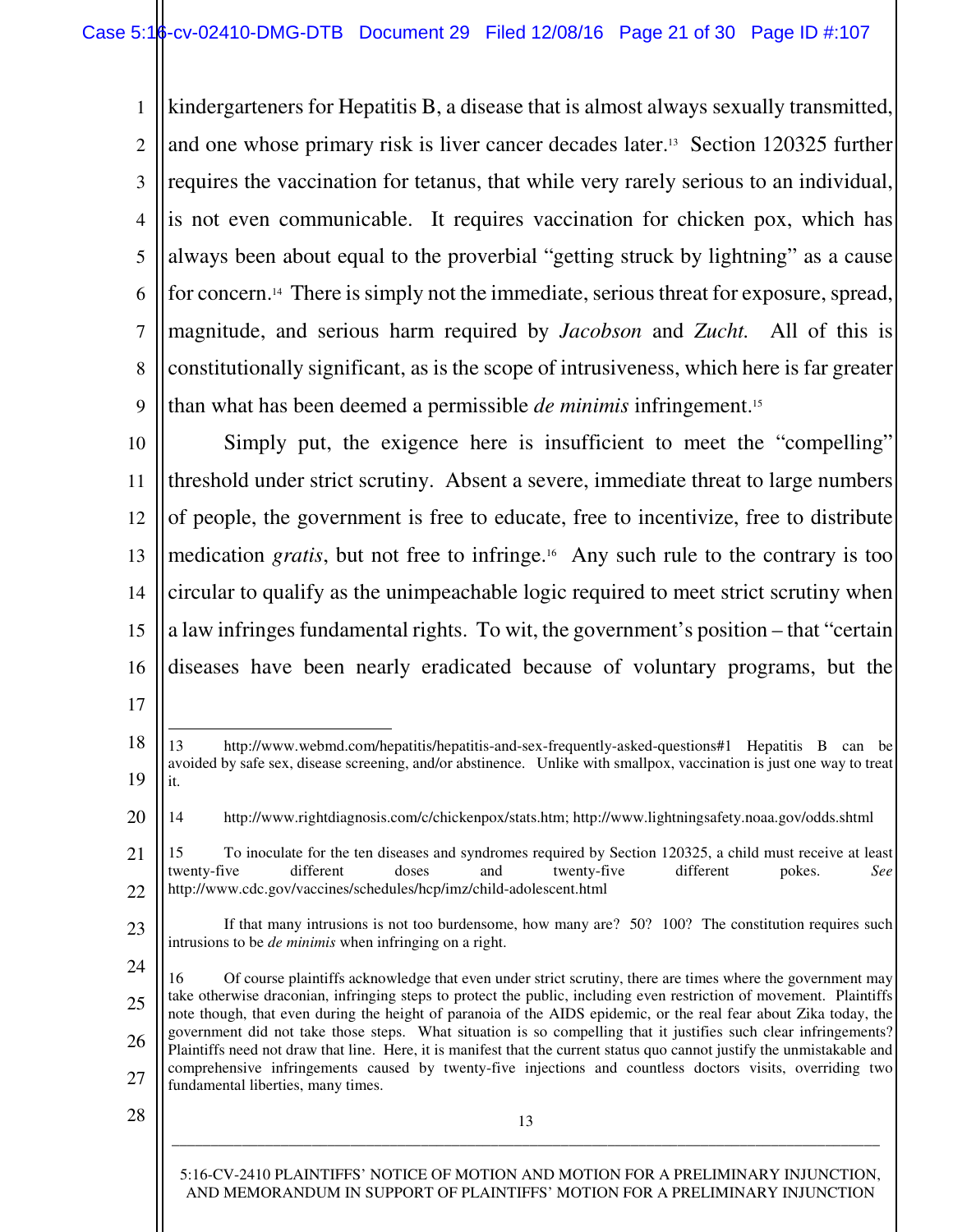'urgency' to prevent disease – including future STDs and cancers, is so 'immediate' that it justifies an infringing mandate" – is too illogical to survive strict scrutiny.

3

4

1

2

#### **iii) Section 120325 Is Not Tailored to Meet Its Ends**

5 6 7 8 9 10 11 12 13 14 15 16 17 The next step involves examining how the law is tailored to achieve its purpose. In strict-scrutiny analysis, a necessary syllogism is whether a law can logically accomplish its ends at all. Section 120325 is so under-broad that it cannot possibly achieve its objectives. It does not cover homeschooled children and categorically exempts foster children.17 Those unvaccinated kids are still free to sweat in weekend sports leagues together, to sit on tightly packed subways for hours at a time, and to squirm through hours of services at churches and synagogues, each of which are configured similarly to schools. Moreover, California is a vast state generating 263 million tourist visits a year, many from countries with no vaccination requirements.18 People who live along the Oregon, Nevada, Arizona, and Mexico borders regularly fraternize with those just across. <sup>19</sup> Again, these details are constitutionally significant because a law that so clearly infringes constitutional rights, if spurious, cannot satisfy the exacting constitutional standard.

18 19 20 21 22 Once more, *Jacobson* and *Zucht* are instructive and provide a stark contrast to the present situation. In those cases, towns passed laws, before the era of international travel – indeed before much travel at all. Therefore, the ordinances there were credibly tailored to meet its ends. The folly of burdening California schoolchildren and infringing their fundamental rights, while millions of

23 24

 $\overline{\phantom{0}}$ 

17 *See* Cal. Health & Safety Code § 120341.

- 19 *See, e.g.,* Maria LaGanga, *In Needles, It's Spring Ahead, Fall Apart*, Los Angeles Times (Oct. 30, 1993), available at http://articles.latimes.com/1993-10-30/news/mn-51239\_1\_pacific-time
- 28

27

14 \_\_\_\_\_\_\_\_\_\_\_\_\_\_\_\_\_\_\_\_\_\_\_\_\_\_\_\_\_\_\_\_\_\_\_\_\_\_\_\_\_\_\_\_\_\_\_\_\_\_\_\_\_\_\_\_\_\_\_\_\_\_\_\_\_\_\_\_\_\_\_\_\_\_\_\_\_\_\_\_\_\_\_\_\_\_\_\_\_\_\_

<sup>25</sup> 26 18 Visit California, *California Statistics and Trends,* http://industry.visitcalifornia.com/Find-Research/California-Statistics-Trends/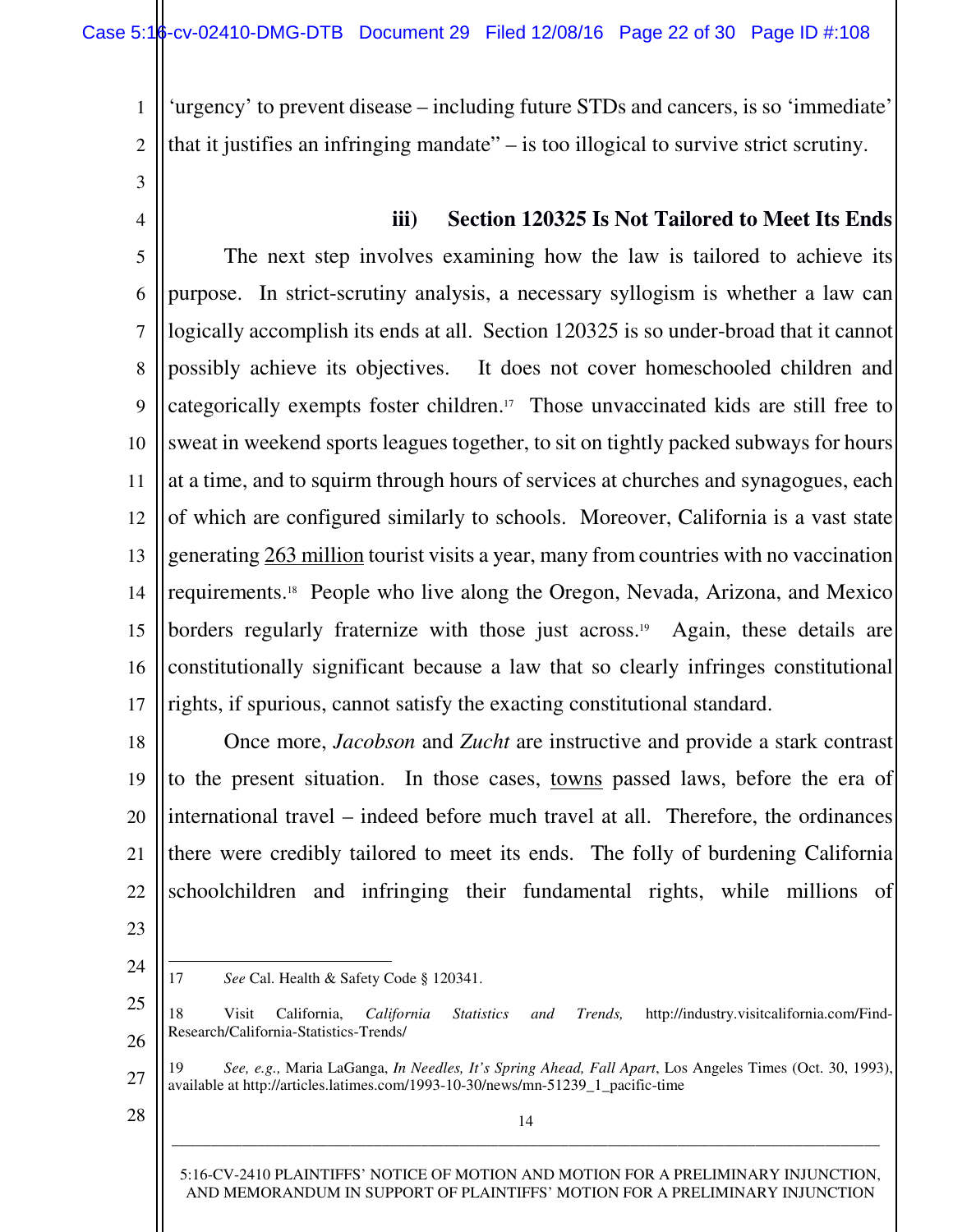1 2 unvaccinated foreign children alone visit the state each year, is manifest.<sup>20</sup> Absent quarantines at the border, Section 120325 is not reasonably tailored to meet its ends.

3

4

#### **iv) Section 120325 Is not Narrowly Tailored**

5 6 7 8 9 10 11 12 13 14 15 16 Section 120325 also suffers from several other "narrowly tailored" problems. Whereas the ordinance in *Jacobson* covered one discreet and immediately dangerous disease, Section 120325, in addition to the ten different diseases mentioned above, incredibly also requires treatment for, "Any other disease deemed appropriate by the [health] department..." Under no circumstances can a statute purporting to infringe so broadly be considered narrowly tailored. Moreover, even *Jacobson* authorized compulsory vaccination only when "necessary for *public* health or the *public* safety." *Id*. at 27 (emphasis added). Section 120325 contains mandates for diseases that are very much matters of *personal* health. If the line is drawn there, and infringing rights is allowed for non-public-health emergencies, it opens the door to a large variety of mandatory medication or mandatory treatments, as mere tools for forcing personal preventative health on the public.

18

17

- 
- 19

## **v) There Are Less Intrusive Ways of Achieving the Government's Purpose**

20 21 22 23 24 25 26 Lastly, there are also less intrusive means of achieving the government's purpose. Recall that the ordinance at issue in *Jacobson* allowed objectors to pay a fine if they wanted to avoid intrusion. *Id*. at 21, 25. Section 120325 does not allow such an option; there is no *de minimis* "out" other than completely relinquishing one's constitutional right to attend school. Presumably, allowing such a modest fine (and even using the money to subsidize vaccines or spread the word about them) would still allow the government to accomplish its stated purposes of widespread

27

 $\overline{\phantom{0}}$ 

20 Disneyland alone sees approximately 3.2 million foreign visitors annually.

28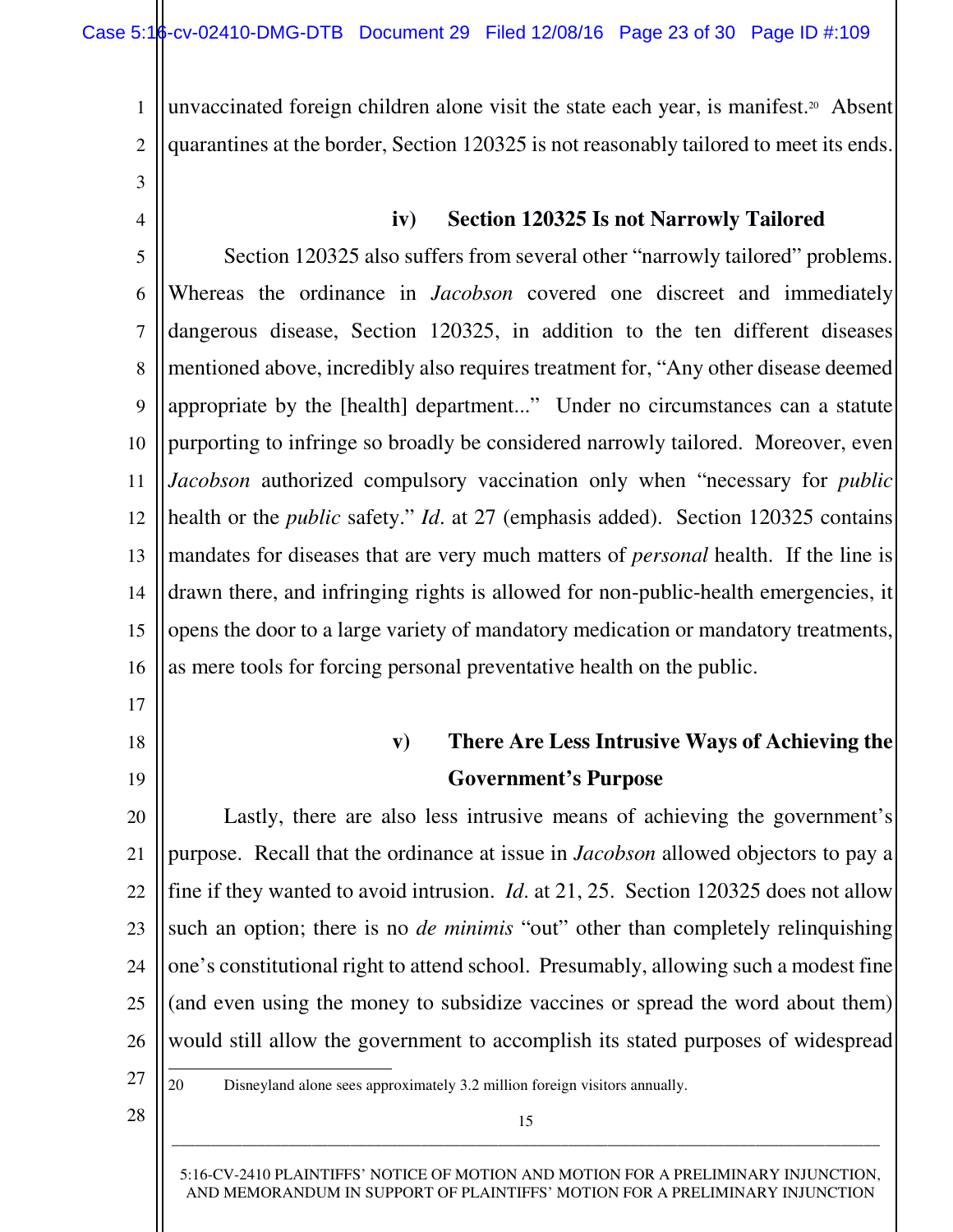1 2 3 4 vaccination, but allow those with concerns to exercise their parental and medical rights. Such a *de minimis* fine would not impermissibly burden those rights, especially as compared to the outright prohibition of exercising those rights contained in Section 120325.

5 6 7 8 9 10 11 But equally significantly, vaccination rates have remained rock-solid constant in California.21 If the state is concerned about falling rates in certain "pockets" of the state it must first try a massive educational effort about the safety and efficacy of vaccines in those targeted communities. In other words, the state may not ban the 0.2% of Colusa County residents – a small minority – from exercising their right to refuse medical treatment, just because vaccination rates have fallen in, say, Del Norte County.<sup>22</sup>

12 13 14 15 16 17 18 19 20 Other less intrusive means exist too. The state should allow Assembly Bill 2109 (2012) to have an effect – a law that amended the same section of the Health & Safety Code, and one that took effect just thirteen months before the legislation that became the new Section 120325 was introduced. AB 2109 required doctors to have in-person consultations with parents before granting a child a vaccine exemption.<sup>23</sup> In other words, the state can educate; or it can make it difficult to get an exemption, it can require a modest fee to incentivize vaccination; it can distribute medication for free. These are just a few of many such examples of less intrusive

 $\overline{\phantom{0}}$ 

- 23 In 2013-2014, "Immunization coverage was above 92% for each vaccine for all schools." https://www.cdph.ca.gov/programs/immunize/Documents/2013\_14\_KindergartenAssessmentSummary.pdf
- 24 25 In 2014-2015, "Immunization coverage was above 92% for each vaccine for all schools." https://www.cdph.ca.gov/programs/immunize/Documents/2014- 15%20CA%20Kindergarten%20Immunization%20Assessment.pdf

26 27 22 *See* https://www.cdph.ca.gov/programs/immunize/Documents/2015- 16\_CA\_KindergartenSummaryReport.pdf at page 11 (county statistics).

16 28 23 Available at https://leginfo.legislature.ca.gov/faces/billNavClient.xhtml?bill\_id=201120120AB2109

5:16-CV-2410 PLAINTIFFS' NOTICE OF MOTION AND MOTION FOR A PRELIMINARY INJUNCTION, AND MEMORANDUM IN SUPPORT OF PLAINTIFFS' MOTION FOR A PRELIMINARY INJUNCTION

<sup>21</sup> 22 21 In 2012-2013, "Immunization coverage was above 92% for each vaccine for all schools." https://www.cdph.ca.gov/programs/immunize/Documents/2012\_- \_2013\_CA\_Kindergarten\_Immunization\_Assessment.pdf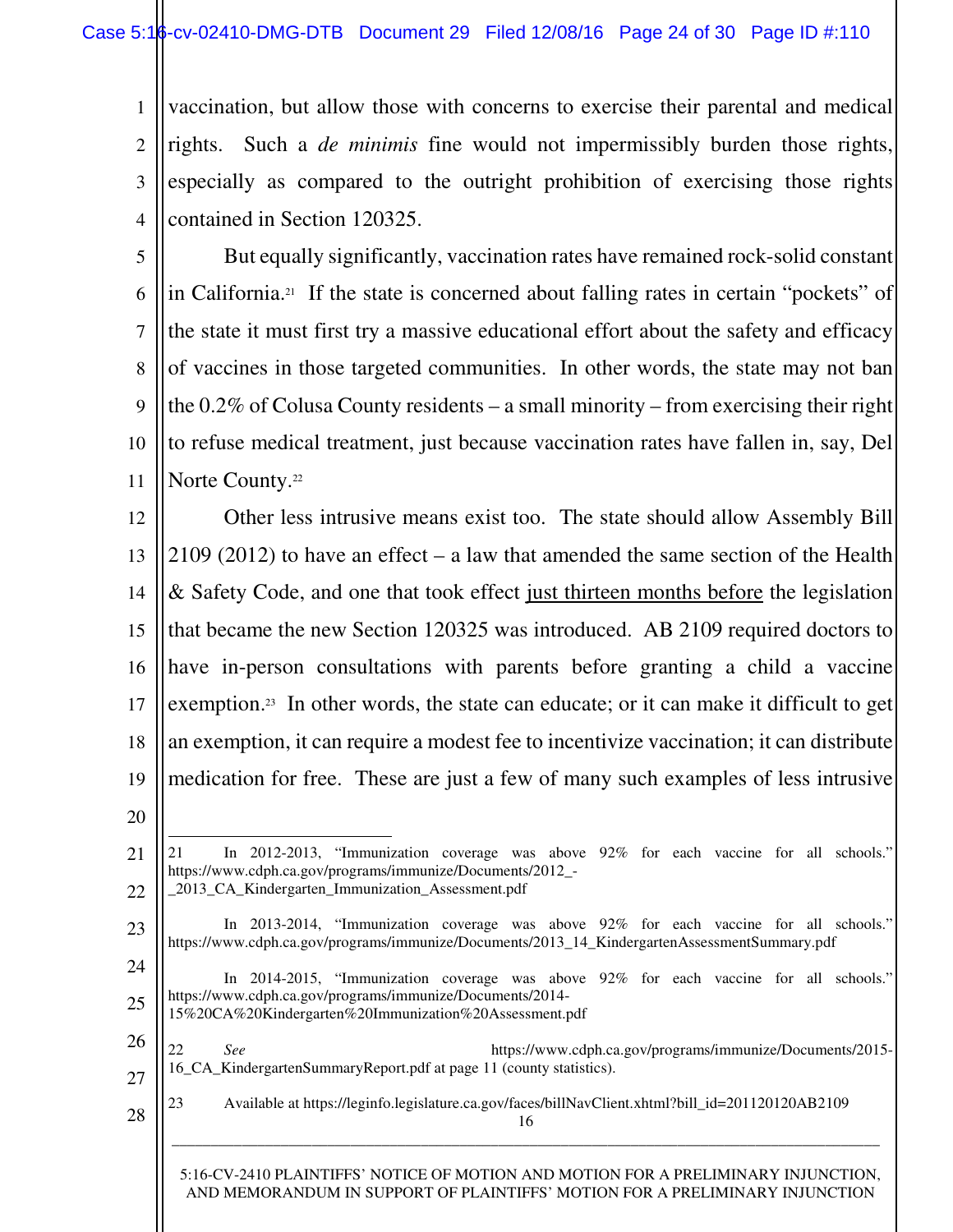1 2 3 4 5 measures for raising the vaccination rate. Instead the state chose to burden fundamental rights. The Constitution allows the government latitude to respond in times of public-health crises or emergencies, but it does not allow infringing on civil rights in the name of public health, when so many other effective methods present themselves.

6 7 8 9 10 11 After a careful analysis, it is clear the present circumstances are different from those presented in the early twentieth-century precedent. Those differences are constitutionally significant. Therefore, there is no automatic carve-out for Section 120325 based on holding up certain totems. Based on the infringements caused by the law and the lack of exception, Section 120325 must be considered an unconstitutional condition.

- 12
- 13 14

**3. Purported Alternatives Do Not Save Unconstitutional Conditions**

17 \_\_\_\_\_\_\_\_\_\_\_\_\_\_\_\_\_\_\_\_\_\_\_\_\_\_\_\_\_\_\_\_\_\_\_\_\_\_\_\_\_\_\_\_\_\_\_\_\_\_\_\_\_\_\_\_\_\_\_\_\_\_\_\_\_\_\_\_\_\_\_\_\_\_\_\_\_\_\_\_\_\_\_\_\_\_\_\_\_\_\_ 15 16 17 18 19 20 21 22 23 24 25 26 27 28 Section 120325 is not saved by the fact that an alleged alternative (homeschooling) exists for children who do not wish to be told what medicines to inject, and for mothers and fathers who do not wish the state to override their parental instincts. Under the doctrine of Unconstitutional Condition, it doesn't matter that alternatives are present. Plaintiffs need not articulate the obvious reasons why a child sitting in her living room does not compare with a public education. All that matters is that the state is denying a "valuable government benefit" to those who choose to exercise a constitutional right. *Perry v. Sinderman,* 408 U.S. 593, 597 (1972). "Just homeschool your kid" is as deficient as the "just get another job" in *Perry.* /// /// ///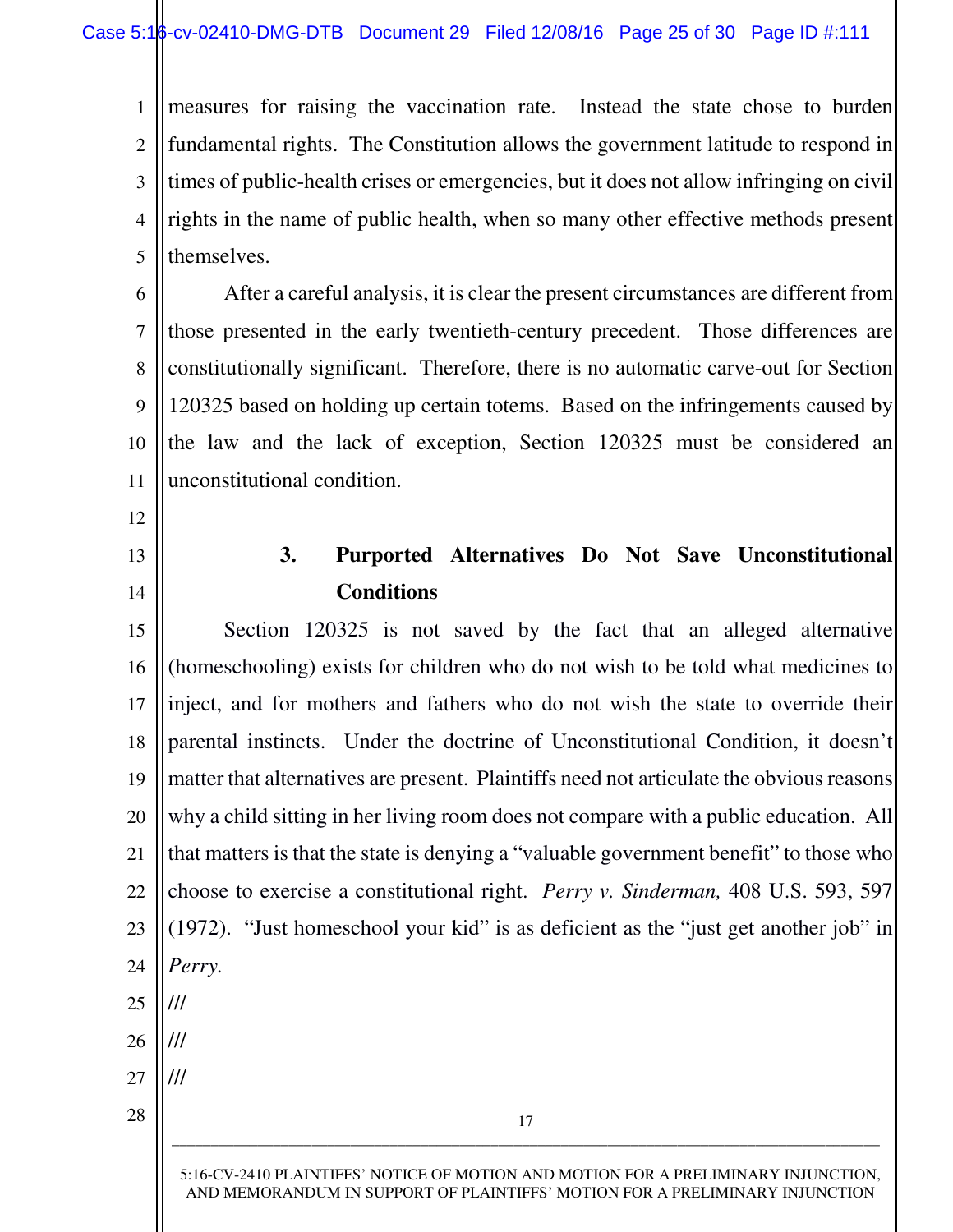1

2

3

# **4. Even If Public Education Was Not a Fundamental Right in California, Section 120325 Would Still Fail for Lack of Nexus**

4 5 6 7 8 9 10 11 12 13 14 In the rare instances where courts have upheld laws conditioning a government benefit on the relinquishing of a fundamental right, the government has shown convincingly an essential nexus between the benefit conferred and the condition imposed. *See Parks v. Watson*, 716 F.2d 646 (9th Cir. 1983). Even if this was not an example of conditioning one fundamental right on the relinquishing of another, Section 120325 would still fail because there is no essential nexus between education and medical decisions. The Supreme Court takes a very conservative view of what conditions are sufficiently related to a relinquished right to save a law tying the two. For example, the Court has repeatedly struck down laws conditioning a property-right permit on the relinquishing of the property right to be free from uncompensated takings, for not being sufficiently related. *See e.g., Parks*. 24

15 16 17 18 19 20 21 22 23 There is no essential tie between learning one's ABCs and making decisions as intimate as what medications to inject in one's body. Defendants may try arguing that the closeness of children in school mean that diseases can spread more easily, but as discussed above, under Section 120325, unvaccinated children can still congregate in weekend-football-league locker rooms, in subways, and in private dance recitals. Therefore, the state must reply that it indeed has the power to suspend the right to refuse medical treatment for entire classes of people, or it must acknowledge that this law suffers from serious under-breadth, making any "nexus" with school evaporate as irrational.

24

 Under any metric, the court must enjoin all of the Defendants from any further enforcement of Section 120325, as it creates an unconstitutional condition.

26

 $\overline{\phantom{0}}$ 

27

28

25

24 Courts often use the term, "rational relationship," or "rationally related," but this is *not* a "rational-basis" test. There is no deference to the legislature, and pretextual reasons are not allowed (unlike under rational-basis review). *See id.* (refusing to give deference to city's proffered reasons for condemning certain property rights).

18 \_\_\_\_\_\_\_\_\_\_\_\_\_\_\_\_\_\_\_\_\_\_\_\_\_\_\_\_\_\_\_\_\_\_\_\_\_\_\_\_\_\_\_\_\_\_\_\_\_\_\_\_\_\_\_\_\_\_\_\_\_\_\_\_\_\_\_\_\_\_\_\_\_\_\_\_\_\_\_\_\_\_\_\_\_\_\_\_\_\_\_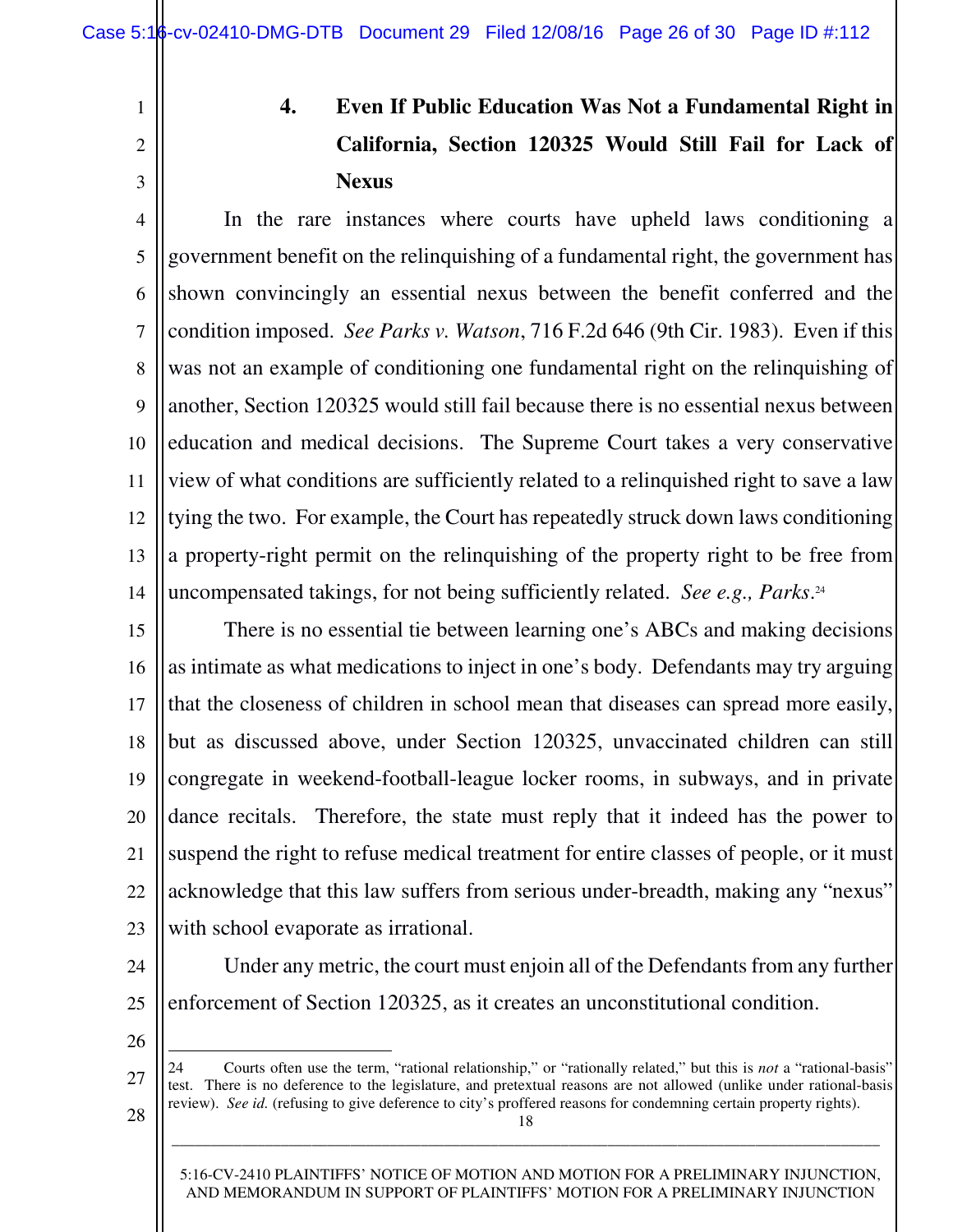1

2

# **B. SECTION 120325 MUST ALSO FAIL FOR BEING AN UNCONSTITUTIONAL GENERAL MANDATE**

3 4 5 6 7 8 9 10 11 12 13 Another way of examining a law that attempts to condition behavior is by inquiring whether the government could pass the same law absent the condition. "The government cannot do indirectly what [it] is forbidden from doing directly." *Speiser v. Randall*, 357 U.S. 513, 526 (1958). A secondary issue is therefore whether California can essentially backdoor parental medical-decisionmaking rights out of existence, by requiring  $97\%$  of children<sup>25</sup> – the percentage of students not currently homeschooled – to get the twenty-five medical treatments required by Section 120325. In other words, can a state issue a *de facto* ban on medical decisionmaking discretion for a certain class of citizens? Can a state directly mandate that all children be vaccinated? Can California simply use school as pretext to backdoor a mandate of general applicability?

14 15 16 17 18 19 20 And if the answer is yes, why didn't the state do so here? Modern due-process concepts suggest that a thinly disguised mandate that all parents put certain medicines into their children would offend our constitutional sensibilities. Such a statute of general applicability  $-$  a law infringing on both the child's fundamental right to make medical decisions and the parents' fundamental right to raise their child – would be subject to the strictest scrutiny under a substantive-due-process analysis, and would almost certainly fail except under the most dire emergencies.

21 22 23 So although this is a secondary issue, it presents a critical prism with which to view this case. If such a broad (and indeed, unprecedented)<sup>26</sup> mandate would offend our notions of constitutional liberty, then surely tying such a mandate to

24

 $\overline{\phantom{0}}$ 

25

26

27

19 \_\_\_\_\_\_\_\_\_\_\_\_\_\_\_\_\_\_\_\_\_\_\_\_\_\_\_\_\_\_\_\_\_\_\_\_\_\_\_\_\_\_\_\_\_\_\_\_\_\_\_\_\_\_\_\_\_\_\_\_\_\_\_\_\_\_\_\_\_\_\_\_\_\_\_\_\_\_\_\_\_\_\_\_\_\_\_\_\_\_\_

28

<sup>25</sup> National Center for Education Statistics, *Fast Facts: Homeschooling*, https://nces.ed.gov/fastfacts/display.asp?id=91

<sup>26</sup> Plaintiffs are aware of no state in the nation and no country in the world that directly/outright mandates vaccination for the public at large. Yet this is the stated goal of Section 120325(a). Tying it to a fundamental right is an improper way to accomplish it.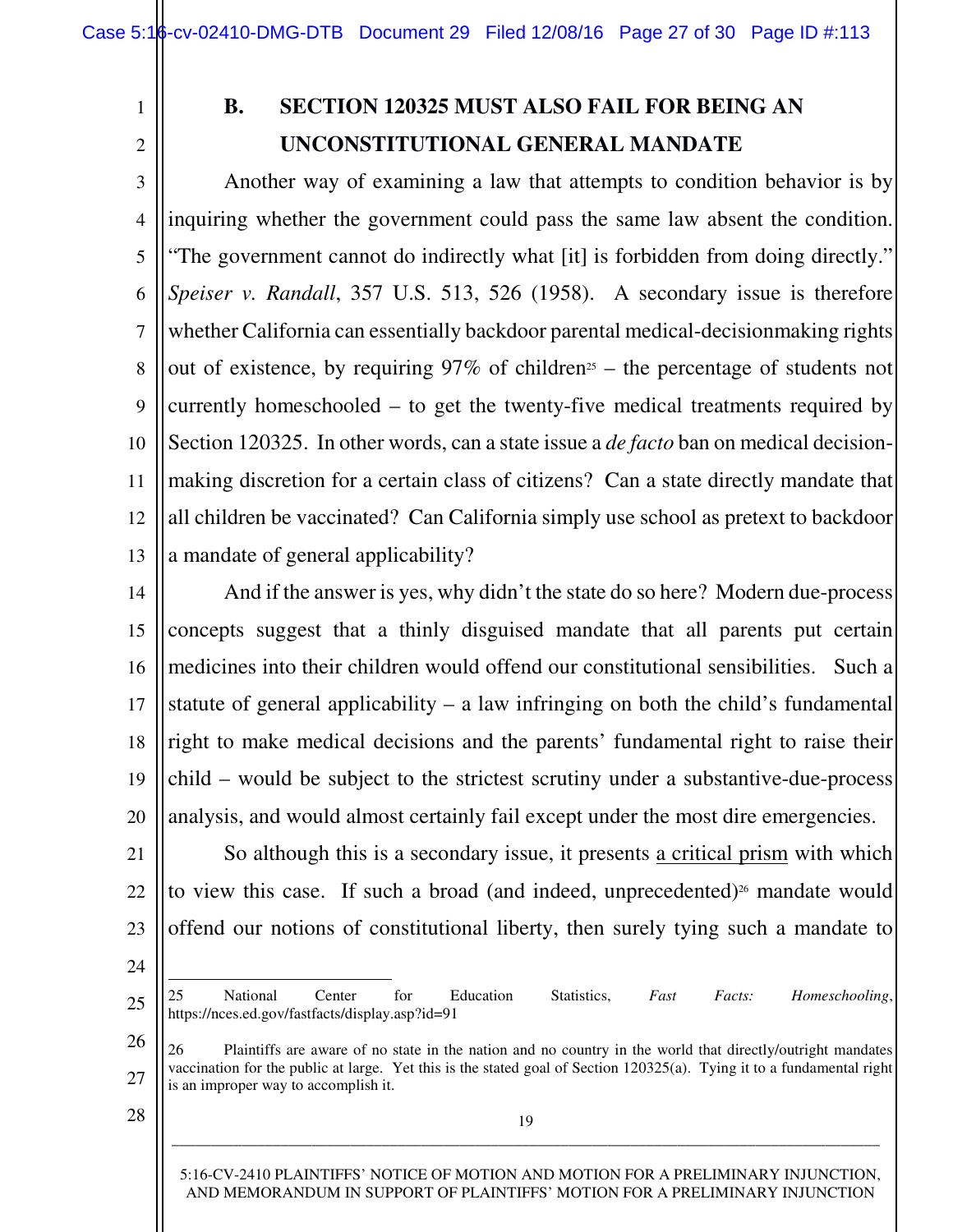1 2 3 4 public K-12 education, a fundamental right in California, can't be proper either. There is no special quality about schools (as opposed to weekend football leagues or public buses) that confers a special constitutional right to infringe. Indeed, the opposite is true in California.<sup>27</sup>

5 6 7 8 9 10 11 12 13 So instead of burdening one class and the right to public education, the state must be prepared to pass and justify a widespread vaccine law and test its luck with courts of appeal. Such a mandate would surely be too burdensome, unenforceable, and pointless, absent quarantines and other draconian measures. Similar impracticalities (for example, enforcing birth-control laws in the privacy of private homes) have been cited by our Supreme Court as buttressing the conclusion that a law was so unworkable as to be unconstitutional. *See Griswold* at 486. Here, the fact that the state picked on public education, a fundamental right, can't somehow make its mandate more proper.

- 14
- 15
- 16

# **II. PLAINTIFFS WILL BE IRREPABLY HARMED IN THE ABSENCE OF A PRELIMINARY INJUNCTION.**

17 18 19 20 21 22 23 24 25 26 Plaintiffs are and continue to be irreparably harmed every day that Section 120325 remains on the books. "[C]onstitutional violations cannot be adequately remedied through damages and therefore generally constitute irreparable harm." *Nelson v. NASA*, 530 F.3d 865, 882 (9th Cir. 2008). Each minor school-aged Plaintiff desires to exercise their rights under the California Constitution and enroll in public-school in California, but has been informed that they will be denied such rights on the grounds that they have exercised their constitutional right to refuse medical treatment. Love Aff. ¶6 & 8; Barrow Aff. ¶6, 8, & 9; Sargent Aff. ¶7, 8, 9, & 10. Moreover, each Plaintiff parent seeks and desires to enroll their child in public-school grades K-12 all the while exercising their fundamental right to parent

27

 $\overline{\phantom{0}}$ 

28

27 *Zucht* must be read as authorizing certain limited infringements only in states where public education is not a fundamental right.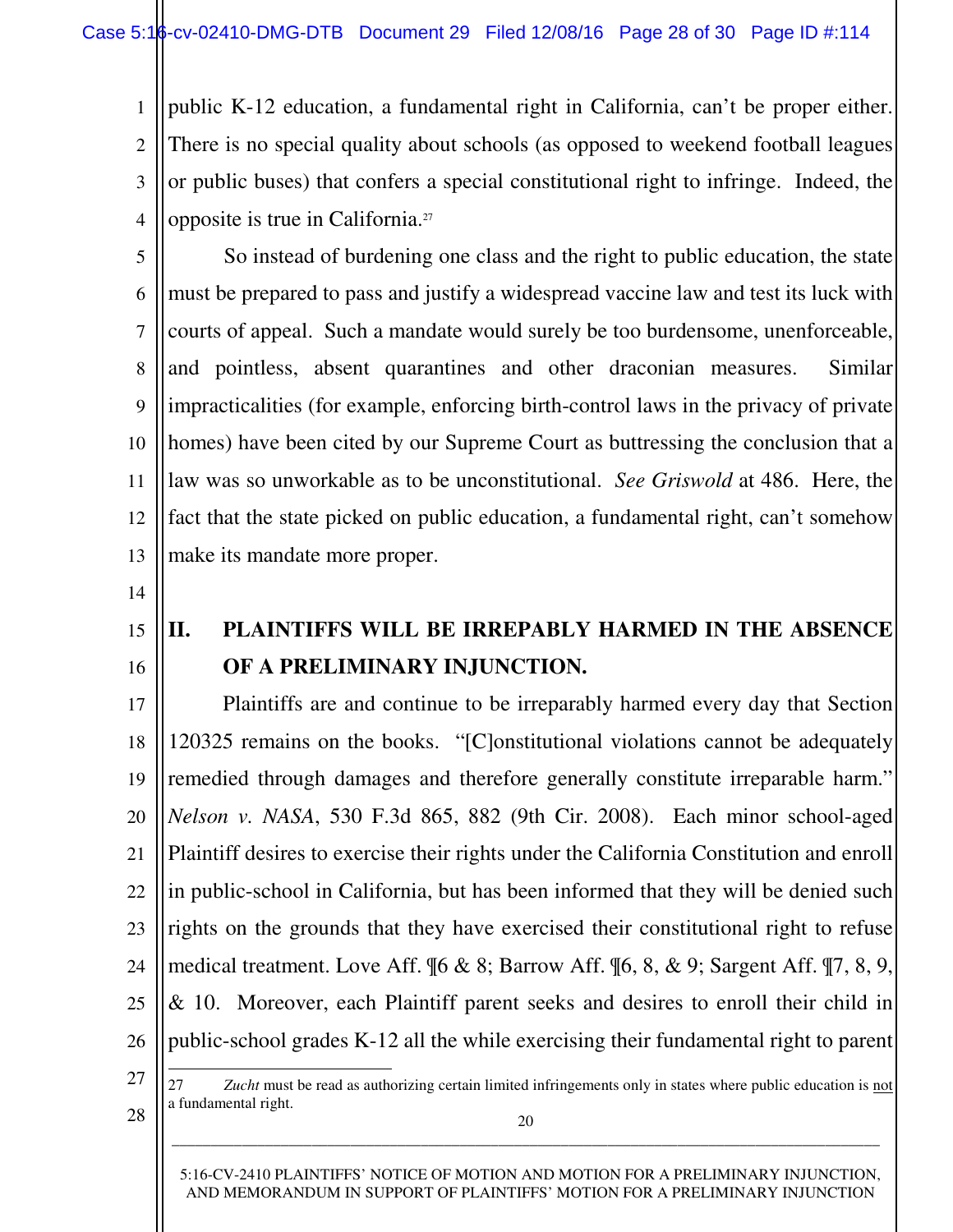1 2 3 4 5 6 7 8 9 10 11 12 13 their child, including their fundamental and constitutional right to refuse medical treatments on behalf of their children. Love Aff. ¶8, 9, & 11; Barrow Aff. ¶6 & 8; Sargent Aff. ¶9 & 10. Each Plaintiff parent has been made well aware that under the new guidelines set forth by Section 120325, that they are absolutely barred and may not enroll their children in any public-school unless they each give up their specific fundamental right to forego medical treatments on their child's behalf. Love Aff. ¶8, 9, & 10; Barrow Aff. ¶6 & 8; Sargent Aff. ¶9& 10. Thus, in addition to the constitutional injury, as long as Section 120325 remains in effect, Plaintiffs and those similarly situated will be denied the very real benefits of a normative public education. *See Phipps*. Of course, monetary damages would be completely inadequate for the types of injuries the Plaintiffs have suffered and continue to suffer. <sup>28</sup> Love Aff. ¶7, 8, 9, 10, 11, 12, 13, & 14; Barrow Aff. ¶7, 8, 10, 11, 12, 13, & 14; Sargent Aff. ¶7, 8, 9, 10, 11, 12, & 13.

- 14
- 15
- 16

# **III. THE BALANCE OF EQUITIES AND THE PUBLIC INTEREST FAVOR A PRELIMINARY INJUNCTION.**

17 18 19 Lastly, a preliminary injunction is proper because an order enjoining the enforcement of Section 120325 would not burden the rights of Defendants or third parties, and would promote fairness.

20 21 22 23 24 Requiring the State of California to allow all children, whether vaccinated or not, to enroll in and attend public-school in grades K-12 would not burden the Defendants' rights in any manner whatsoever. Indeed, up until July 2016, this was the status quo in California. And as noted above, there were no issues with that status quo. The balance of the equities is clearly tilted toward allowing healthy

25

 $\overline{\phantom{0}}$ 

26

27

21 28 It should be noted that monetary damages are unavailable in this case because sovereign immunity bars the award of monetary relief against state officials sued in their official capacities. *See Edelman v. Jordan*, 415 U.S. 651, 665 (1974). Similarly, qualified immunity would likely bar any subsequent suit seeking monetary relief from these Defendants in their personal capacities. *See Harlow v. Fitzgerald*, 457 U.S. 800, 818 (1982).

\_\_\_\_\_\_\_\_\_\_\_\_\_\_\_\_\_\_\_\_\_\_\_\_\_\_\_\_\_\_\_\_\_\_\_\_\_\_\_\_\_\_\_\_\_\_\_\_\_\_\_\_\_\_\_\_\_\_\_\_\_\_\_\_\_\_\_\_\_\_\_\_\_\_\_\_\_\_\_\_\_\_\_\_\_\_\_\_\_\_\_

28